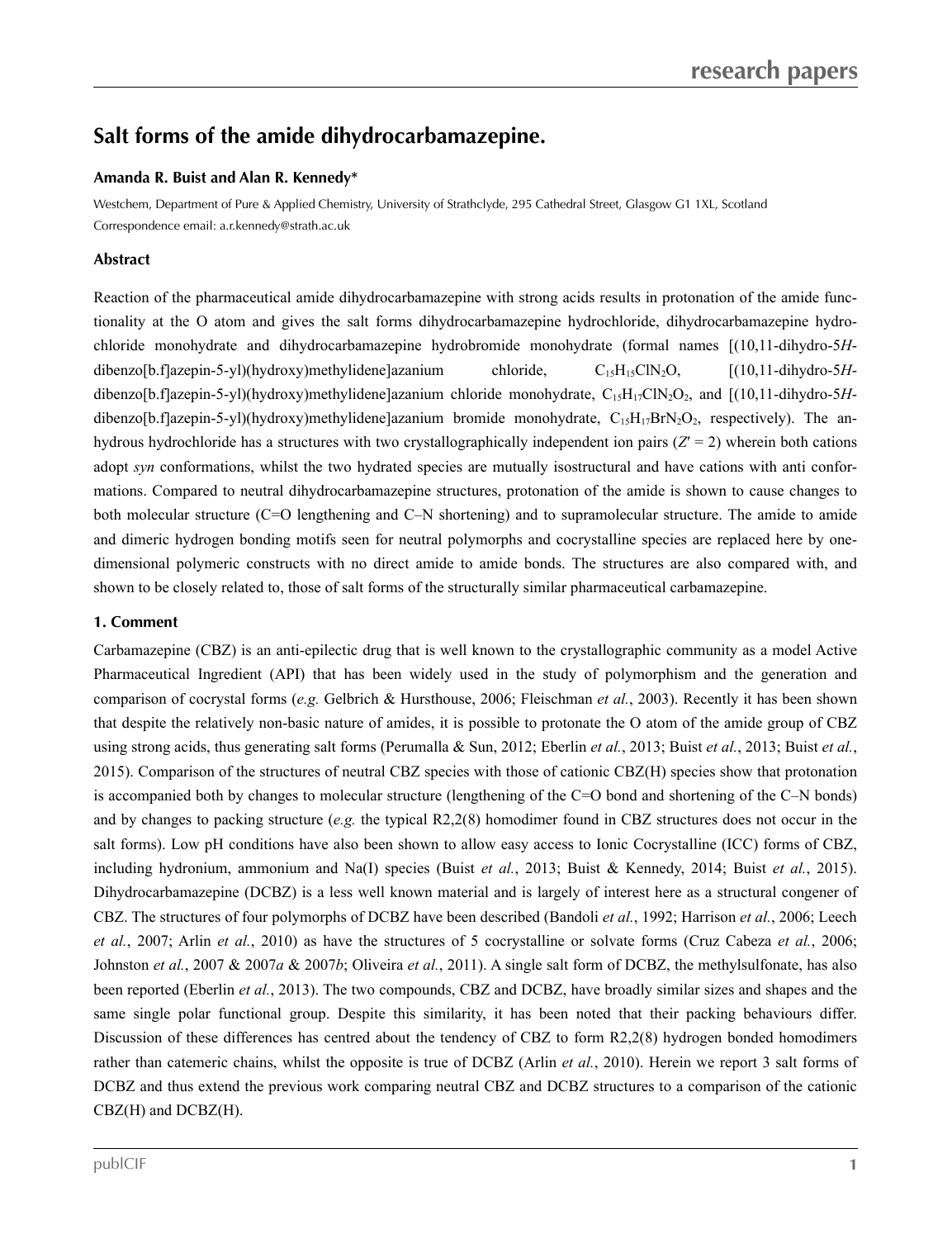HCl was generated *in situ* by adding acetyl chloride to a methanol solution of DCBZ. The initial product was anhydrous [DCBZ(H)][Cl] (I), Figure 1. Leaving crystalline (I) in the mother liquor allowed a transformation to occur and after 5 days crystals of the hydrated form [DCBZ(H)][Cl]·H<sub>2</sub>O (II) were recovered, Figure 2. A similar hydration on exposure to atmospheric moisture is known to cause the transformation of [CBZ(H)][Br] to [CBZ(H)][Br]·H2O (Buist *et al.*, 2013). In contrast [CBZ(H)][Cl] interacts in a more complex fashion with atmospheric moisture, simultaneously losing HCl and absorbing water to give the ICC hydronium compound CBZ<sub>2</sub>[H<sub>3</sub>O][Cl] (Buist *et al.*, 2013). Reactions of DCBZ with HBr, whether through a similar *in situ* generation of acid as described above or simply through use of aqueous HBr, gave only the hydrate [DCBZ(H)][Br]·H2O (III), Figure 3. Examination of the unit-cell dimensions and the structures of (II) and (III) show that they are isostructural. Isostructurality is relatively common for Cl and Br salts of API materials and other examples of isostructurality are found amongst the multiple known phases of Cl and Br salt forms of CBZ (Buist *et al.*, 2013 & 2015). Interestingly (I),  $[DEBZ(H)][C]$ , is isostructural with one of the known forms of  $[CBZ(H)][Br]$  but not with any hydrochloride phase of CBZ (Buist *et al.*,2013). The double change in chemical identity with no structural change invites speculation that there could be similar, currently unknown, phases of [CBZ(H)][Cl] and [DCBZ(H)][Br] that also have the same structure as (I).

There are two crystallographically independent ion pairs in  $(I)$ ,  $Z' = 2$ , and the acidic H atom of each cation was clearly located and refined as being bonded to the amide O atom. Both DCBZ(H) cations in (I) adopt the *syn* conformation where the C–O vector is parallel to the CH<sub>2</sub>–CH<sub>2</sub> vector. For neutral DCBZ this *syn* conformation has been shown to be slightly energetically disfavoured (by  $\leq 2$  kJ mol<sup>-1</sup>) when compared to the alternative anti conformation where the C–NH<sub>2</sub> vector is parallel to the CH<sub>2</sub>–CH<sub>2</sub> vector (Arlin *et al.*, 2010). The higher energy *syn* conformation is also less commonly seen in the crystalline state, Table 8. The DCBZ(H) cations of hydrated structures (II) and (III) both have anti conformations and their acidic protons were again freely refined and located as being bonded to the amide O atoms. As shown in Table 8, protonation of the amide has a significant effect on the C=O and C–N distances with the former lengthening and the latter shortening. Comparing all 4 known DCBZ(H) structures with the known neutral DCBZ structures it can be seen that the C=O bonds are 0.05 to 0.09 Å longer for the protonated DCBZ ions, whereas the C–NH<sub>2</sub> and C–N<sub>ring</sub> bonds shorten by 0.01 to 0.04 and by 0.03 to 0.06 Å respectively. The larger change for  $C-N_{\text{ring}}$  as compared to  $C-NH_2$  suggests a significant role for resonance form C as shown in the Scheme. Similar changes to bond length are seen on comparing CBZ with CBZ(H). Averaging 47 well modelled CBZ structures from the CSD (Allen, 2002) gives values of 1.242, 1.342 and 1.373 Å for C=O, C–NH<sub>2</sub> and C–N<sub>ring</sub> in neutral CBZ species, whereas the equivalent ranges for the known fully protonated CBZ(H) structures are 1.285–1.312, 1.304–1.326 and 1.323–1.348 Å (Eberlin *et al.*, 2013; Buist *et al.*, 2015). For CBZ, these bond length differences are so well established that species with C=O and C–N distances intermediate to the two groupings given have convincingly been shown to have structures intermediate between salt and cocrystalline forms (Eberlin *et al.*, 2013). Such dynamic equilibria where protons move between two sites are well known (*e.g.* Cruickshank *et al.*, 2013; Wilson *et al.*, 2006) but have extra significance for ionisable APIs due to the potential for classification/regulation issues. For instance, the FDA Guidance for Industry on the Regulatory Classification of Phar maceutical Co-Crystals does not consider materials that are in such intermediate states between salt and cocrystalline forms (Eberlin *et al.*, 2013). One such intermediate species is [CBZ(H)][Br]·H2O, where the acidic H is shared by the CBZ and water molecules (Buist *et al.*, 2013). Despite being directly analogous in composition to this hydrated species, neither (II) nor (III) show any sign of having bond lengths that indicate intermediate salt-cocrystal character. Note that the two forms of cocrystalline DCBZ in Table 8 that have acid coformers do have the longest C=O bonds and shortest N–C bonds of any of the given neutral species, but these differences are very small compared to those found for the CBZ(H) cations.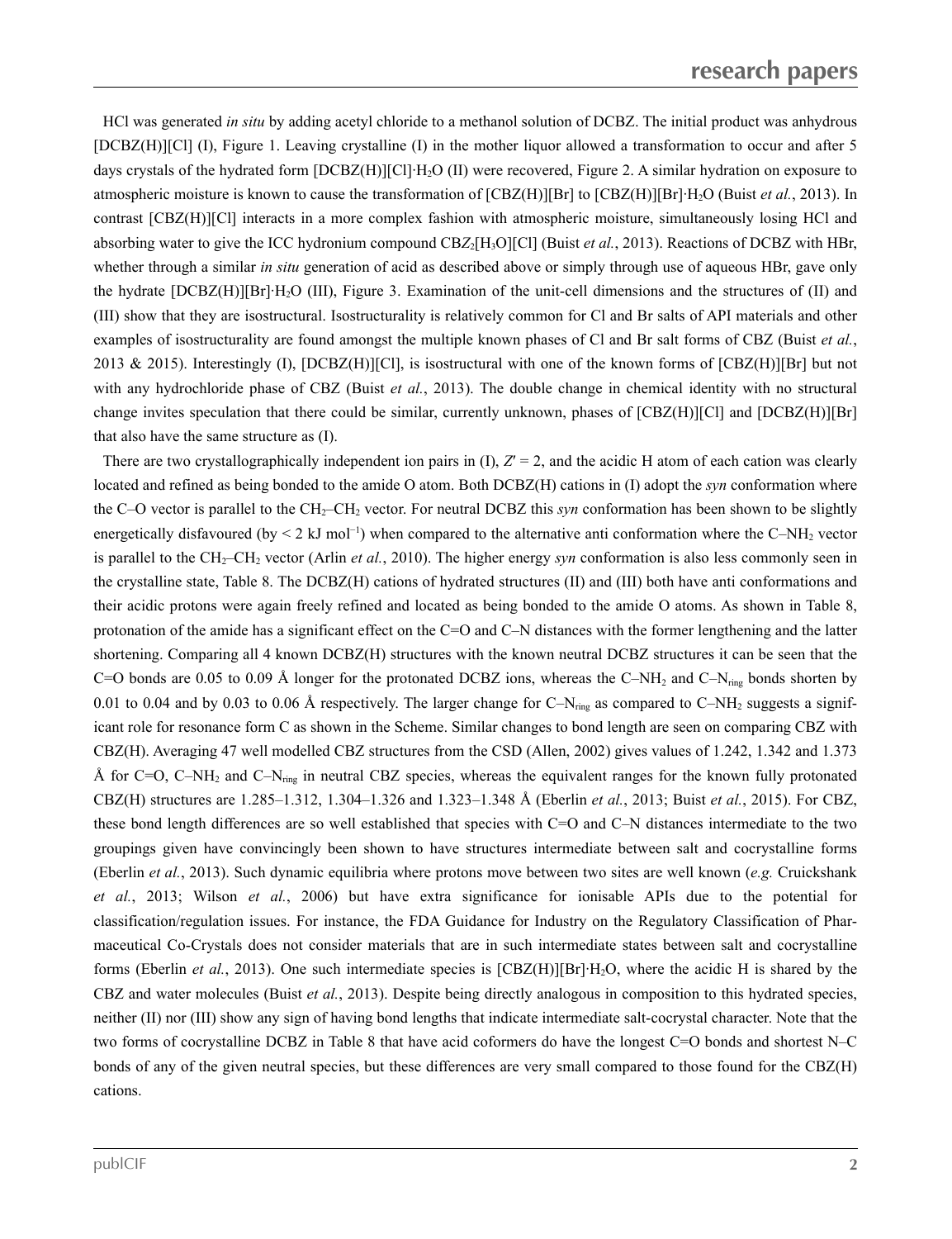Arlin *et al.* (2010) compare and contrast the hydrogen bonding motifs found in the polymorphic forms of CBZ and DCBZ. The CBZ structures are dominated by a R2,2(8) homodimer formed by bonding between two amide units. This motif is only seen for one of the four known phases of DCBZ, with the others instead having catenated chain amide-to amide structures. This structural difference is not repeated for cocrystal and solvate forms of CBZ and DCBZ. CBZ is well studied and two hydrogen bonded motifs are known to be common. The first is an extension of the R2,2(8) homodimer where the coformer molecules hydrogen bond to the edges of the core CBZ dimeric group. The second is a het erodimer, again R2,2(8), where a COOH bearing coformer replaces one of the amide units (Gelbrich & Hursthouse, 2006; Fleischman *et al.*, 2003). The known DCBZ cocrystals also display these two motifs with solvated homodimers present in the DMSO and saccharine species (Johnston *et al.*, 2007*b*; Oliveira *et al.*, 2011) and the heterodimer present in the acetic acid, formic acid and foramide structures (Cruz Cabeza *et al.*, 2006; Johnston *et al.*, 2007; Johnston *et al.* 2007*a*). The ho modimer motif is not, however, seen in protonated CBZ(H) species as the new OH group makes this unfavourable (Buist *et al.*, 2013 & 2015). Equivalents of the heterodimer motif are seen for CBZ(H) with some sulfonate counterions, albeit with the proton bound to the O atom of the amide rather than remaining on an acidic coformer (Buist *et al.*, 2015; Eberlin *et al.*, 2013). None of the new DCBZ(H) species structures described herein adopt any of these well known R2,2(8) hy drogen bonding motifs and so structures of DCBZ(H) can be differentiated from those of DCBZ both by differences in molecular structure (above) and by differences in packing structure. Both (II) and (III) are found to have structures based about cation/anion  $[DCBZ(H)]_2[X]_2$  dimers that have the R2,4(8) graph set. The water molecules interact with both cation and anion to give a further ring motif, R2,3(8) see Figure 4. The  $[DCBZ(H)]_2[X]_2$  dimers connect through the hydrogen bonds between halide ions and water molecules to give 1 dimensional constructs parallel to the crystallographic *a* direction, see Figure 5. The largest difference in unit-cell length between (II) and (III) is for the *a* axes and is thus associated with small differences in spacing for this hydrogen bonded motif. In contrast the only strong hydrogen bond acceptors in the structure of (I) are the chloride anions. These each accept hydrogen bonds from an O–H group and from two N–H groups, see Table 3. One O–H and one N–H donor per chloride ion are from a single DCBZ(H) cation (giving a *R* 1,2(6) motif) but the second N—H donor is from an independent cation and thus the hydrogen bonding propagates to give 1 di mensional motifs parallel to the crystallographic *a* axis, see Figure 6. As (I) is isostructural with Form 1 of [CBZ(H)][Br], this is obviously a hydrogen bonding system that is common to both DCBZ(H) and CBZ(H) species. The hydrogen bonding structure in (II) and (III) also has precedence in CBZ(H) chemistry as similar supramolecular structures are present in both [CBZ(H)][Cl]·H2O and [CBZ(H)][Br]·H2O, (Buist *et al.*, 2013 & 2015). Thus, although the polymorphic forms of CBZ display different supramolecular chemistry from the polymorphic forms of DCBZ, the salt forms (as with the cocrystalline forms) of the two APIs have stuctures based around the same intermolecular hydrogen bonding.

## **2. Synthesis and crystallization**

Synthesis of hydrochloride salts of DCBZ; DCBZ (0.208 g, 0.87 mmol) and NaI (0.0656 g, 0.44 mmol) were dissolved in 4 cm<sup>3</sup> of warm methanol. Once the solution had cooled to room temperature, 1 cm<sup>3</sup> of acetyl chloride was slowly added. The reaction vial was covered with a perforated parafilm seal. Crystals of [DCBZ(H)][Cl] were deposited within 48 h. Some of the crystals with their mother liquor were then left in the unsealed vial. After 5 days, the solid present was found to be  $[DCBZ(H)][C1]H_2O$ .

Synthesis of  $[DCBZ(H)][Br]H_2O; 0.198$  g (0.83 mmol) of DCBZ was dissolved in 4 cm<sup>3</sup> of methanol. The solution was heated in a water bath until the DCBZ had dissolved. Once the solution had cooled to room temperature, 1 cm<sup>3</sup> of concentrated hydrobromic acid was slowly added. The reaction's test tube was sealed with parafilm. Small holes were made in the parafilm to aid evaporation. Crystals formed over a period of 10 days. The same product was also isolated on reacting amethanol solution of DCBZ with acetyl bromide in the presence of ammonium bromide. Ammonium bromide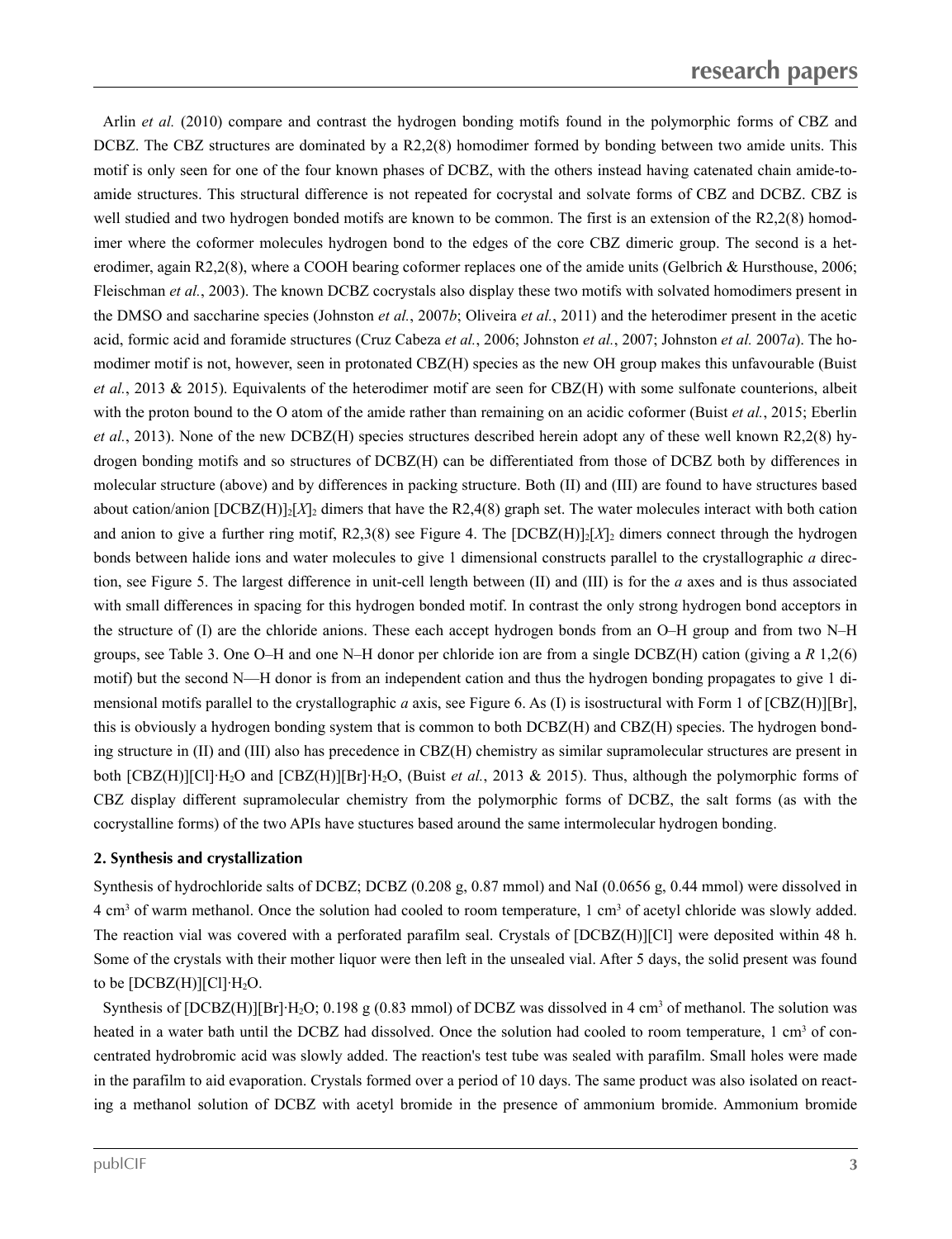(here) and NaI (above) were included in attempts to form Ionic Cocrystalline forms of DCBZ as described for CBZ by Buist & Kennedy, 2014.

## **3. Refinement**

For all structures, H atoms bound to C atoms were placed in the expected geometric positions and treated in riding modes with C–H = 0.95, and 0.99 Å for sp<sup>2</sup> CH and CH<sub>2</sub> groups respectively, U(H)<sub>iso</sub> = 1.2U(C)<sub>eq</sub>. In (I) and (II) all H atoms bound to N or to O atoms were located by difference synthesis and refined isotropically. The H atoms bound to N or to O atoms in structure (III) were located and treated similarly, with the exception that it was found neccessary to restrain the N–H and O–H distances of the NH<sub>2</sub> and OH<sub>2</sub> groups to 0.88 (2) Å.

## **Table 1**

Experimental details

|                                                                                   | (1)                                                                                                                                                                                                                                              | (II)                                                                                                                                                                                                                                                                            | (III)                                                                                                                                                                                                                                                                                                          |
|-----------------------------------------------------------------------------------|--------------------------------------------------------------------------------------------------------------------------------------------------------------------------------------------------------------------------------------------------|---------------------------------------------------------------------------------------------------------------------------------------------------------------------------------------------------------------------------------------------------------------------------------|----------------------------------------------------------------------------------------------------------------------------------------------------------------------------------------------------------------------------------------------------------------------------------------------------------------|
| Crystal data                                                                      |                                                                                                                                                                                                                                                  |                                                                                                                                                                                                                                                                                 |                                                                                                                                                                                                                                                                                                                |
| Chemical formula                                                                  | $C_{15}H_{15}N_2O$ ·Cl                                                                                                                                                                                                                           | $C_{15}H_{15}N_2O \cdot Cl \cdot H_2O$                                                                                                                                                                                                                                          | $C_{15}H_{15}N_2O \cdot Br \cdot H_2O$                                                                                                                                                                                                                                                                         |
| $M_{\rm r}$                                                                       | 274.74                                                                                                                                                                                                                                           | 292.76                                                                                                                                                                                                                                                                          | 337.22                                                                                                                                                                                                                                                                                                         |
| Crystal system, space group Orthorhombic, P212121                                 |                                                                                                                                                                                                                                                  | Monoclinic, $P2_1/c$                                                                                                                                                                                                                                                            | Monoclinic, $P2_1/c$                                                                                                                                                                                                                                                                                           |
| Temperature (K)                                                                   | 123                                                                                                                                                                                                                                              | 123                                                                                                                                                                                                                                                                             | 123                                                                                                                                                                                                                                                                                                            |
| $a, b, c (\AA)$                                                                   | (17)                                                                                                                                                                                                                                             | 5.4867 (17), 9.8381 (3), 50.3061 5.3048 (3), 24.4966 (14), 11.0163 (6) 5.4857 (2), 24.5526 (9), 10.9796 (4)                                                                                                                                                                     |                                                                                                                                                                                                                                                                                                                |
| $\alpha, \beta, \gamma$ (°)                                                       | 90, 90, 90                                                                                                                                                                                                                                       | 90, 96.731 (5), 90                                                                                                                                                                                                                                                              | 90, 96.931 (3), 90                                                                                                                                                                                                                                                                                             |
| $V(\AA^3)$                                                                        | 2715.5(9)                                                                                                                                                                                                                                        | 1421.70 (14)                                                                                                                                                                                                                                                                    | 1468.02(9)                                                                                                                                                                                                                                                                                                     |
| Ζ                                                                                 | 8                                                                                                                                                                                                                                                | $\overline{4}$                                                                                                                                                                                                                                                                  | 4                                                                                                                                                                                                                                                                                                              |
| Radiation type                                                                    | Mo $K\alpha$                                                                                                                                                                                                                                     | Mo $Ka$                                                                                                                                                                                                                                                                         | Mo $Ka$                                                                                                                                                                                                                                                                                                        |
| $\mu$ (mm <sup>-1</sup> )                                                         | 0.27                                                                                                                                                                                                                                             | 0.27                                                                                                                                                                                                                                                                            | 2.80                                                                                                                                                                                                                                                                                                           |
| Crystal size (mm)                                                                 | $0.28 \times 0.20 \times 0.18$                                                                                                                                                                                                                   | $0.25 \times 0.22 \times 0.18$                                                                                                                                                                                                                                                  | $0.25 \times 0.20 \times 0.15$                                                                                                                                                                                                                                                                                 |
| Data collection                                                                   |                                                                                                                                                                                                                                                  |                                                                                                                                                                                                                                                                                 |                                                                                                                                                                                                                                                                                                                |
| Diffractometer                                                                    | Oxford Diffraction Xcalibur E                                                                                                                                                                                                                    | Oxford Diffraction Xcalibur E                                                                                                                                                                                                                                                   | Oxford Diffraction Xcalibur E                                                                                                                                                                                                                                                                                  |
| Absorption correction                                                             | Multi-scan<br>CrysAlis PRO, Oxford<br>Diffraction Ltd., Version<br>CrysAlis171 .NET) (compiled<br>Aug 27 2010, 11:50:40)<br>Empirical absorption correction<br>using spherical harmonics,<br>implemented in SCALE3<br>ABSPACK scaling algorithm. | Multi-scan<br>CrysAlis PRO, Oxford Diffraction<br>Ltd., Version 1.171.34.40 (release<br>1.171.34.40 (release 27-08-2010 27-08-2010 CrysAlis171 .NET)<br>(compiled Aug 27 2010, 11:50:40)<br>Empirical absorption correction<br>using spherical harmonics,<br>scaling algorithm. | Multi-scan<br>CrysAlis PRO, Oxford Diffraction<br>Ltd., Version 1.171.34.40 (release<br>27-08-2010 CrysAlis171 .NET)<br>(compiled Aug 27 2010, 11:50:40)<br>Empirical absorption correction<br>using spherical harmonics,<br>implemented in SCALE3 ABSPACK implemented in SCALE3 ABSPACK<br>scaling algorithm. |
| $T_{\rm min}, T_{\rm max}$                                                        | 0.907, 1.000                                                                                                                                                                                                                                     | 0.967, 1.000                                                                                                                                                                                                                                                                    | 0.794, 1.000                                                                                                                                                                                                                                                                                                   |
| No. of measured,<br>independent and<br>observed $[I > 2\sigma(I)]$<br>reflections | 28541, 6173, 5189                                                                                                                                                                                                                                | 7044, 3507, 2477                                                                                                                                                                                                                                                                | 6786, 3324, 2687                                                                                                                                                                                                                                                                                               |
| $R_{\rm int}$                                                                     | 0.058                                                                                                                                                                                                                                            | 0.032                                                                                                                                                                                                                                                                           | 0.028                                                                                                                                                                                                                                                                                                          |
| $(\sin \theta/\lambda)_{\text{max}}$ $(\text{\AA}^{-1})$                          | 0.665                                                                                                                                                                                                                                            | 0.682                                                                                                                                                                                                                                                                           | 0.650                                                                                                                                                                                                                                                                                                          |
| Refinement                                                                        |                                                                                                                                                                                                                                                  |                                                                                                                                                                                                                                                                                 |                                                                                                                                                                                                                                                                                                                |
| $R[F^2 > 2\sigma(F^2)], wR(F^2), S$                                               | 0.049, 0.093, 1.06                                                                                                                                                                                                                               | 0.044, 0.099, 1.03                                                                                                                                                                                                                                                              | 0.036, 0.078, 1.02                                                                                                                                                                                                                                                                                             |
| No. of reflections                                                                | 6173                                                                                                                                                                                                                                             | 3507                                                                                                                                                                                                                                                                            | 3324                                                                                                                                                                                                                                                                                                           |
| No. of parameters                                                                 | 367                                                                                                                                                                                                                                              | 201                                                                                                                                                                                                                                                                             | 201                                                                                                                                                                                                                                                                                                            |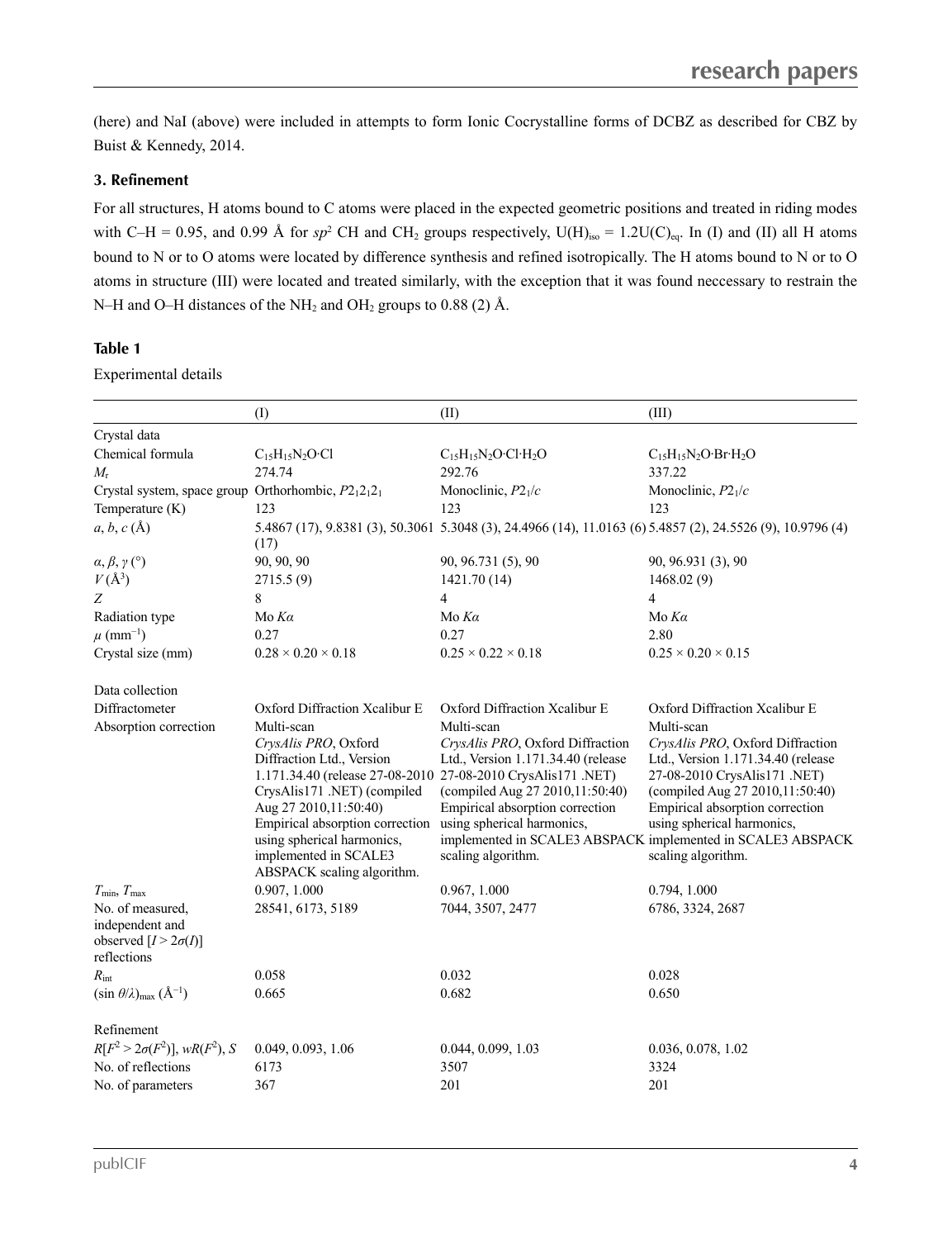| No. of restraints                                                          |                                                                                                              |                                           |                                                                              |
|----------------------------------------------------------------------------|--------------------------------------------------------------------------------------------------------------|-------------------------------------------|------------------------------------------------------------------------------|
| H-atom treatment                                                           | H atoms treated by a mixture of H atoms treated by a mixture of<br>independent and constrained<br>refinement | independent and constrained<br>refinement | H atoms treated by a mixture of<br>independent and constrained<br>refinement |
| $\Delta\rho_{\text{max}}$ , $\Delta\rho_{\text{min}}$ (e Å <sup>-3</sup> ) | $0.29, -0.24$                                                                                                | $0.27, -0.27$                             | $0.67, -0.39$                                                                |
| Absolute structure                                                         | Flack H D (1983), Acta Cryst.<br>A39, 876-881                                                                |                                           |                                                                              |
| Absolute structure parameter $0.00(5)$                                     |                                                                                                              |                                           |                                                                              |

Computer programs: *CrysAlis PRO* (Agilent, 2014), *CrysAlis PRO*, *SIR92* (Altomare *et al.*, 1994), *SHELXS* (Sheldrick, 2015), *SHELXL97* (Sheldrick, 2015), *Mercury* (Macrae *et al.*, 2008) & *ORTEP-3* (Farrugia, 2012), *ORTEP-3* (Farrugia, 2012), *SHELXL*, *SHELXL97*.

## **Table 2**

Selected geometric parameters  $(\hat{A}, \circ)$  for  $(I)$ 

| $O1 - C15$       | 1.300(3)   | $N2$ —C15       | 1.323(3) |  |
|------------------|------------|-----------------|----------|--|
| $O2 - C30$       | 1.309(3)   | $N3$ —C30       | 1.333(3) |  |
| $N1 - C15$       | 1.331(3)   | $N3 - C20$      | 1.442(3) |  |
| $N1 - C1$        | 1.443(3)   | $N3$ —C16       | 1.450(3) |  |
| $N1-C6$          | 1.446(3)   | $N4 - C30$      | 1.318(3) |  |
| $C15 - N1 - C1$  | 120.0(2)   | $O1 - C15 - N2$ | 120.6(2) |  |
| $C15 - N1 - C6$  | 121.51(19) | $O1 - C15 - N1$ | 116.5(2) |  |
| $Cl-M1-C6$       | 117.80(19) | $N2$ —C15—N1    | 122.9(2) |  |
| $C30 - N3 - C20$ | 122.1(2)   | $O2-C30-M4$     | 120.8(2) |  |
| $C30 - N3 - C16$ | 121.4(2)   | $O2-C30-N3$     | 116.7(2) |  |
| $C20$ —N3—C16    | 116.08(19) | $N4 - C30 - N3$ | 122.5(2) |  |
|                  |            |                 |          |  |

## **Table 3**

Hydrogen-bond geometry (Å, º) for (I)

| $D$ —H… $A$                           | $D$ —H  | $H \cdots A$ | $D \cdot A$ | $D$ —H… $A$ |
|---------------------------------------|---------|--------------|-------------|-------------|
| $O1$ —H $1$ …Cl $1$                   | 0.91(3) | 1.96(3)      | 2.865(2)    | 174(3)      |
| $N2$ —H $1N$ …Cl $1$                  | 0.93(3) | 2.49(3)      | 3.254(2)    | 139(2)      |
| $N2$ —H2 $N \cdot \cdot \text{Cl}2^i$ | 0.89(3) | 2.44(3)      | 3.208(2)    | 145(2)      |
| $O2$ —H $2 \cdot$ Cl $2$              | 1.03(4) | 1.86(4)      | 2.889(2)    | 173(3)      |
| $N4$ —H3 $N$ …Cl2                     | 0.90(3) | 2.42(3)      | 3.192(2)    | 144(2)      |
| $N4$ —H $4N$ …Cl1 <sup>ii</sup>       | 0.95(3) | 2.34(3)      | 3.179(2)    | 148(2)      |
|                                       |         |              |             |             |

Symmetry codes: (i) *x*, *y*−1, *z*; (ii) *x*+1, *y*+1, *z*.

## **Table 4**

| Selected geometric parameters $(\hat{A}, \circ)$ for (II) |  |
|-----------------------------------------------------------|--|
|-----------------------------------------------------------|--|

| $O1 - C15$      | 1.297(2)   | $N1 - C1$       | 1.449(2)   |
|-----------------|------------|-----------------|------------|
| $N1 - C15$      | 1.339(2)   | $N2$ —C15       | 1.314(2)   |
| $N1-C6$         | 1.444(2)   |                 |            |
| $C15 - N1 - C6$ | 120.69(14) | $O1 - C15 - N2$ | 121.44(17) |
| $C15 - N1 - C1$ | 122.19(15) | $O1 - C15 - N1$ | 117.00(16) |
| $C6-M1-C1$      | 116.77(14) | $N2 - C15 - N1$ | 121.53(17) |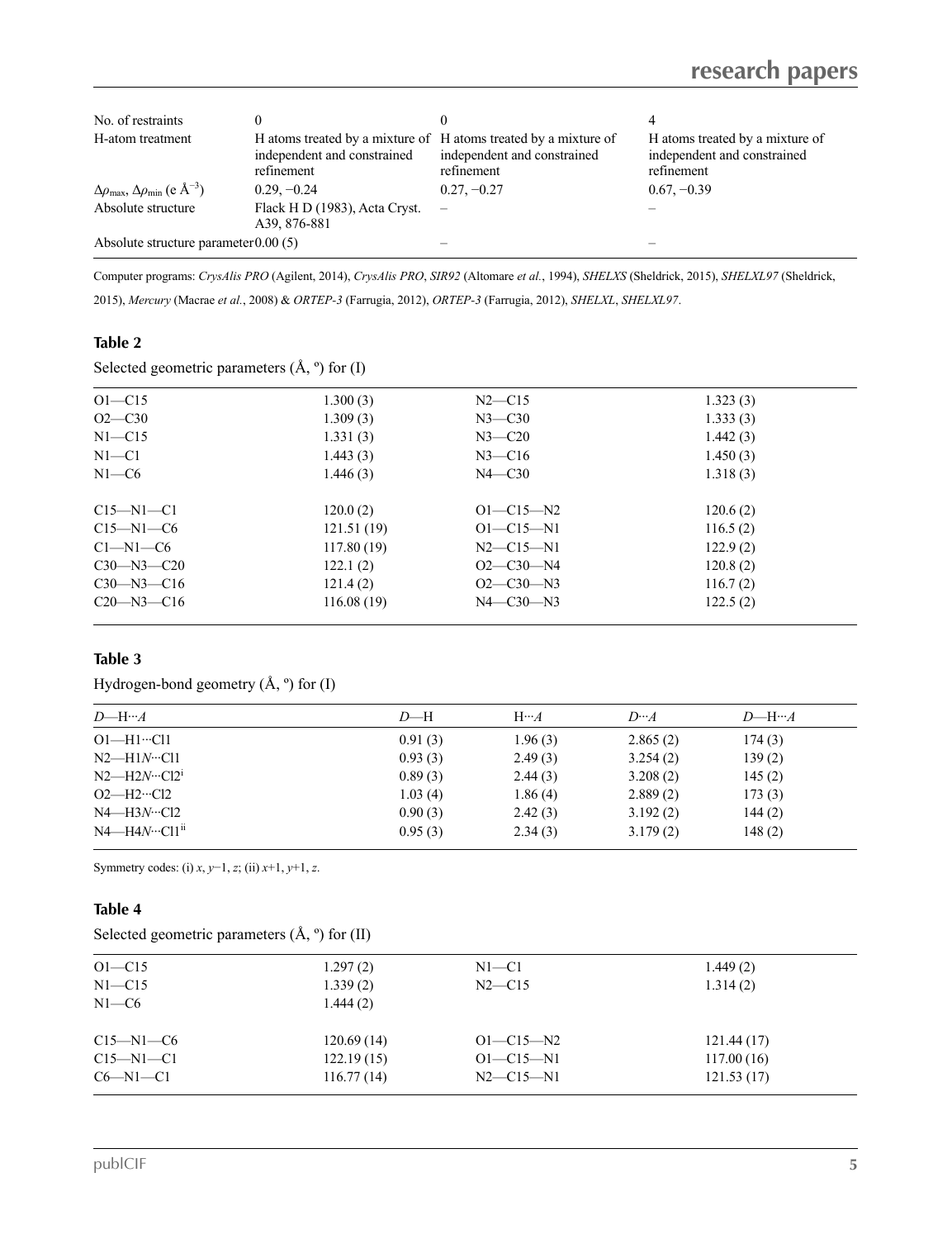## **Table 5**

Hydrogen-bond geometry (Å, º) for (II)

| $D$ —H… $A$                                     | $D$ —H  | $H \cdots A$ | $D \cdots A$ | $D$ —H… $A$ |
|-------------------------------------------------|---------|--------------|--------------|-------------|
| $O1$ —H $1 \cdot O1W$                           | 0.97(3) | 1.51(3)      | 2,4807(18)   | 173(3)      |
| $N2$ —H $1N$ …Cl $1$                            | 0.86(2) | 2.42(3)      | 3.2151(19)   | 153(2)      |
| $N2$ —H2 $N \cdot \cdot \cdot$ Cl1 <sup>i</sup> | 0.89(2) | 2.45(2)      | 3.3192(18)   | 168.9(19)   |
| $O1W$ —H1W…Cl1 <sup>1</sup>                     | 0.92(3) | 2.17(3)      | 3.0513(16)   | 159(2)      |
| $O1W$ —H2W…Cl1 <sup>ii</sup>                    | 0.86(3) | 2.29(3)      | 3.1084(16)   | 159(2)      |
|                                                 |         |              |              |             |

Symmetry codes: (i) −*x*, −*y*+1, −*z*+1; (ii) −*x*+1, −*y*+1, −*z*+1.

## **Table 6**

Selected geometric parameters (Å, º) for (III)

| $O1 - C15$      | 1.299(3) | $N1 - C1$       | 1.454(3) |  |
|-----------------|----------|-----------------|----------|--|
| $N1 - C15$      | 1.333(3) | $N2$ —C15       | 1.314(3) |  |
| $N1-C6$         | 1.443(3) |                 |          |  |
| $C15 - N1 - C6$ | 122.1(2) | $O1 - C15 - N2$ | 122.0(2) |  |
| $C15 - N1 - C1$ | 120.6(2) | $O1 - C15 - N1$ | 116.7(2) |  |
| $C6-M1-C1$      | 116.5(2) | $N1 - C15 - N2$ | 121.3(2) |  |
|                 |          |                 |          |  |

## **Table 7**

Hydrogen-bond geometry (Å, º) for (III)

| $D$ —H… $A$                          | $D$ —H  | $H \cdots A$ | $D \cdot A$ | $D$ —H… $A$ |
|--------------------------------------|---------|--------------|-------------|-------------|
| $O1 - H1 \cdots O1W$                 | 0.84(3) | 1.67(4)      | 2.510(3)    | 175(3)      |
| $N2$ —H $1N \cdot Br1$ <sup>i</sup>  | 0.86(2) | 2.58(2)      | 3.431(2)    | 172(3)      |
| $N2$ —H $2N \cdot Br1$ <sup>ii</sup> | 0.86(2) | 2.58(2)      | 3.355(2)    | 149(3)      |
| $O1W$ —H $1W$ …Br $1$                | 0.87(2) | 2.45(2)      | 3.2381(19)  | 152(3)      |
| $Q1W$ —H2W…Br1 <sup>i</sup>          | 0.86(2) | 2.40(2)      | 3.1960(19)  | 154(3)      |

Symmetry codes: (i) *x*+1, *y*, *z*; (ii) −*x*+1, −*y*+1, −*z*+1.

## **Table 8**

Amide Group C-O And C-N Bond Distances (Å) In DCBZ And DCBZ(H) Containing Structures.

| Compound            | $\rm CO$   | CNH <sub>2</sub> | $CN_{ring}$ | conformation |
|---------------------|------------|------------------|-------------|--------------|
| Cl salt ion A       | 1.300(3)   | 1.323(3)         | 1.331(3)    | syn          |
| Cl salt ion B       | 1.309(3)   | 1.318(3)         | 1.333(3)    | syn          |
| Cl hydrate salt     | 1.297(2)   | 1.314(2)         | 1.339(2)    | anti         |
| Br hydrate salt     | 1.299(3)   | 1.314(2)         | 1.333(3)    | anti         |
| $MeSO3$ salt        | 1.3005(17) | 1.3101(19)       | 1.3390(19)  | anti         |
| DCBZ polymorph I    | 1.219      | 1.338            | 1.377       | anti         |
| DCBZ polymorph II   | 1.234      | 1.349            | 1.384       | anti         |
| DCBZ polymorph III  | 1.233      | 1.337            | 1.392       | anti         |
| DCBZ polymorph IV   | 1.252      | 1.333            | 1.380       | syn          |
| acetic acid solvate | 1.247      | 1.343            | 1.366       | anti         |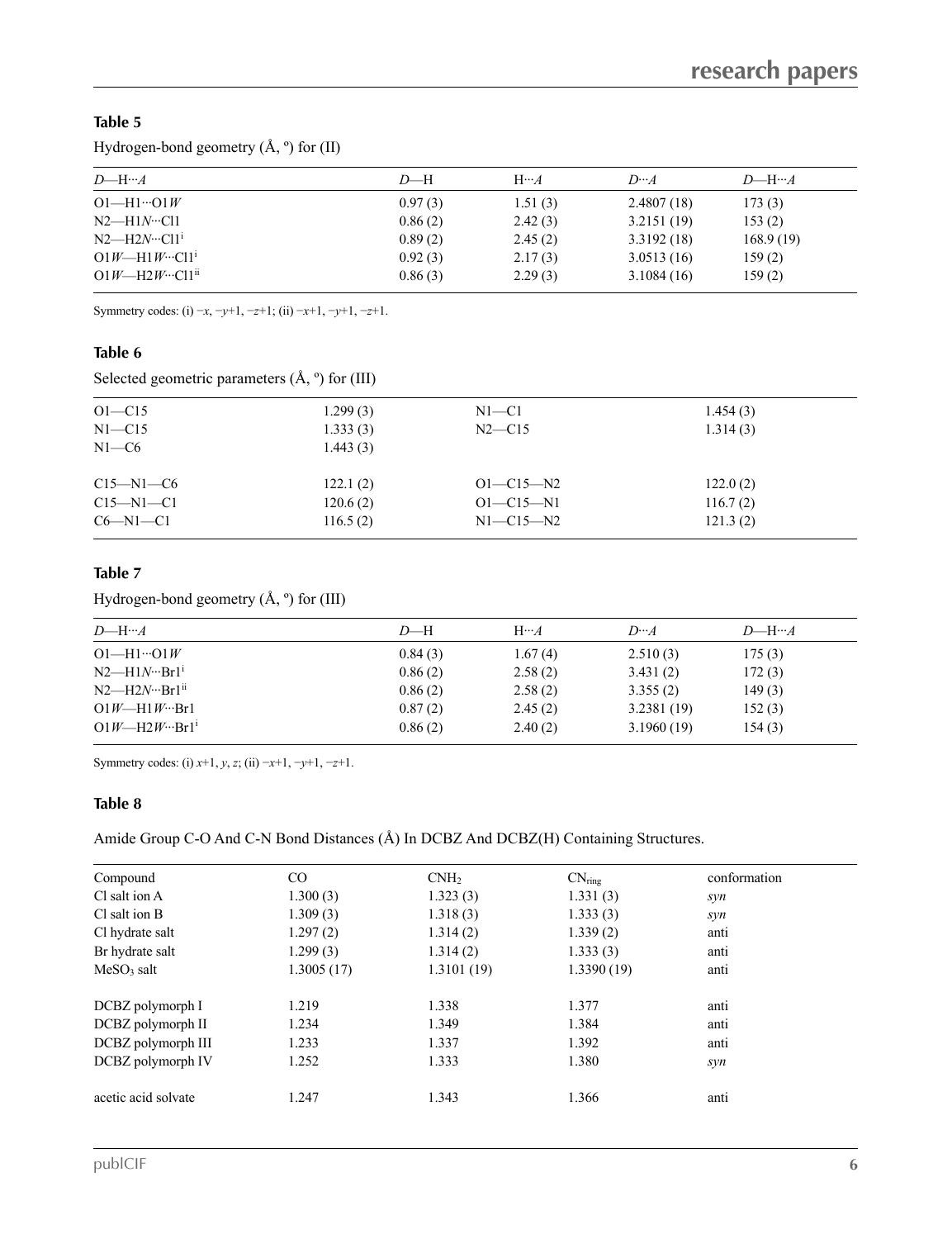# **research papers**

| formic acid solvate | 1.248 | 1.341 | 1.370 | anti  |  |
|---------------------|-------|-------|-------|-------|--|
| formamide solvate   | 1.245 | 1.345 | .366  | anti  |  |
| DMSO solvate        | .236  | 1.339 | 1.382 | mixed |  |
| saccharin cocrystal | .253  | 1.340 | .369  | anti  |  |

#### **Acknowledgements**

#### **References**

Agilent (2014). *CrysAlis PRO*. Agilent Technologies Ltd.,Yarnton, Oxfordshire, England.

- Allen, F. H. (2002). *Acta Cryst.* B**58**, 380–388.
- Altomare, A., Cascarano, G., Giacovazzo, C., Guagliardi, A., Burla, M. C., Polidori, G. & Camalli, M. (1994).*J. Appl. Cryst.* **27**, 435.
- Arlin, J.-B., Johnston, A., Miller, G. J., Kennedy, A. R., Price, S. L. & Florence, A. J. (2010). *CrystEngComm*, **12**, 64–66.
- Bandoli, G., Nicolini, M., Ongaro, A., Volpe, G. & Rubello, A. (1992). *J. Crystallogr. Spectrosc. Res.* **22**, 177–183.
- Buist, A. R., Kennedy, A. R., Shankland, K., Shankland, N. & Spillman, M. J. (2013). *Cryst. Growth Des.* **13**, 5121–5127.
- Buist, A. R. & Kennedy, A. R. (2014). *Cryst. Growth Des.* **14**, 6508–6513.
- Buist, A. R., Edgeley, D. S., Kabova, E. A., Kennedy, A. R., Hooper, D., Rollo, D. G., Shankland, K. & Spillman, M. J. (2015). *Cryst. Growth Des.* **15**, 5955–5962.
- Cruickshank, L., Kennedy, A. R. & Shankland, N. (2013). *J. Mol. Struct.* **1051**, 132–136.
- Cruz Cabeza, A. J., Day, G. M., Motherwell, W. D. S. & Jones, W. (2006). *J.Am. Chem. Soc.* **128**, 14466–14467.
- Eberlin, A. R., Eddleston, M. D. & Frampton, C. S. (2013). *Acta Cryst.* C**69**, 1260–1266.
- Farrugia, L. J. (2012). *J. Appl. Cryst.* **45**, 849–854.
- Fleischman, S. G., Kuduva, S. S., McMahon, J. A., Moulton, B., Bailey Walsh, R. D., Rodriquez-Hornedo, N. & Zaworotko, M. J. (2003). *Cryst. Growth Des.* **3**, 909–919.
- Gelbrich, T. & Hursthouse, M. D. (2006). *CrystEngComm*, **8**, 448–460.
- Harrison, W. T. A., Yathirajan, H. S. & Anilkumar, H. G. (2006). *Acta Cryst.* C**62**, o240–o242.
- Johnston, A., Florence, A. J., Fernandes, P., Shankland, N. & Kennedy, A. R. (2007). *Acta Cryst.* E**63**, o1469–o1470.
- Johnston, A., Florence, A. J., Fernandes, P., Shankland, N. & Kennedy, A. R. (2007*a*). *Acta Cryst.* E**63**, o3888–o3889.
- Johnston, A., Florence, A. J., Shankland, K., Leech, C. K., Shankland, N. & Fernandes, P. (2007*b*). *Acta Cryst.* E**63**, o3918–o3919.
- Leech, C. K., Florence, A. J., Shankland, K., Shankland, N. & Johnston, A. (2007). *Acta Cryst.* E**63**, o675–o677.
- Macrae, C. F., Bruno, I. J., Chisholm, J. A., Edgington, P. R., McCabe, P., Pidcock, E., Rodriguez Monge, L., Taylor, R., van de Streek, J. & Wood, P. A. (2008). *J. Appl. Cryst.* **41**, 466–470.
- Oliveira, M. A., Peterson, M. L. & Davey, R. J. (2011). *Cryst. Growth Des.* **11**, 449–457.
- Perumalla, S. R. & Sun, C. C. (2012). *Chem. Eur. J.* **18**, 6462–6464.
- Sheldrick, G. M. (2015). *Acta Cryst.* C**71**, 3–8.
- Wilson, C. C., Xu, X., Florence, A. J. & Shankland, N. (2006). *New J. Chem.* **7**, 979–981.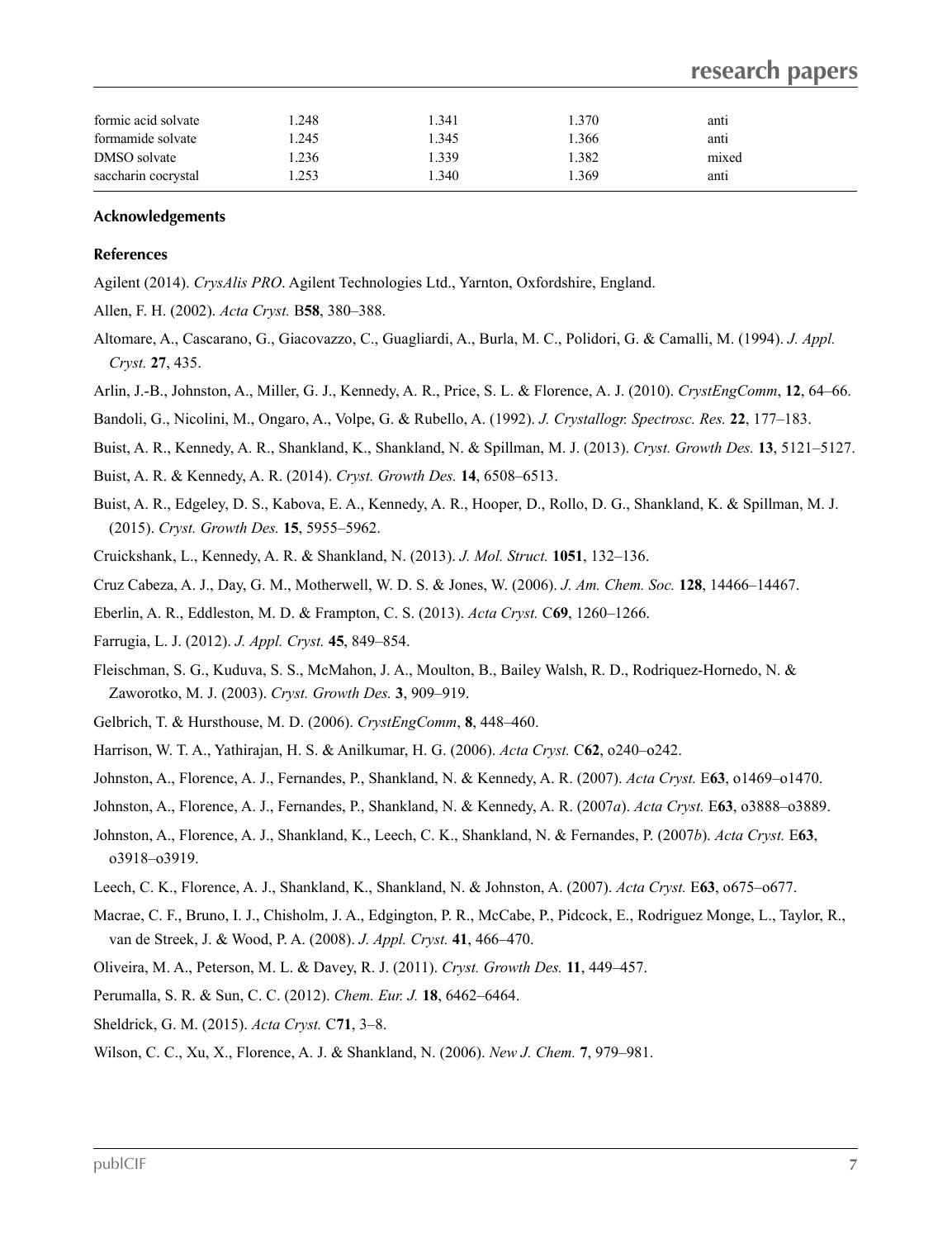## **Figure 1**

The molecular structure of (I) with non-H atoms shown as 50% probability ellipsoids.

## **Figure 2**

The molecular structure of (II) with non-H atoms shown as 50% probability ellipsoids.

## **Figure 3**

The molecular structure of (III) with non-H atoms shown as 50% probability ellipsoids.

## **Figure 4**

Hydrogen bonding results in dimers of cation-anion pairs in the structure of (II). (III) is isostructural.

## **Figure 5**

1 Dimensional hydrogen bonded polymer extending parallel to *a* in the structure of (II).

## **Figure 6**

1 Dimensional hydrogen bonded polymer extending parallel to *a* in the structure of (I).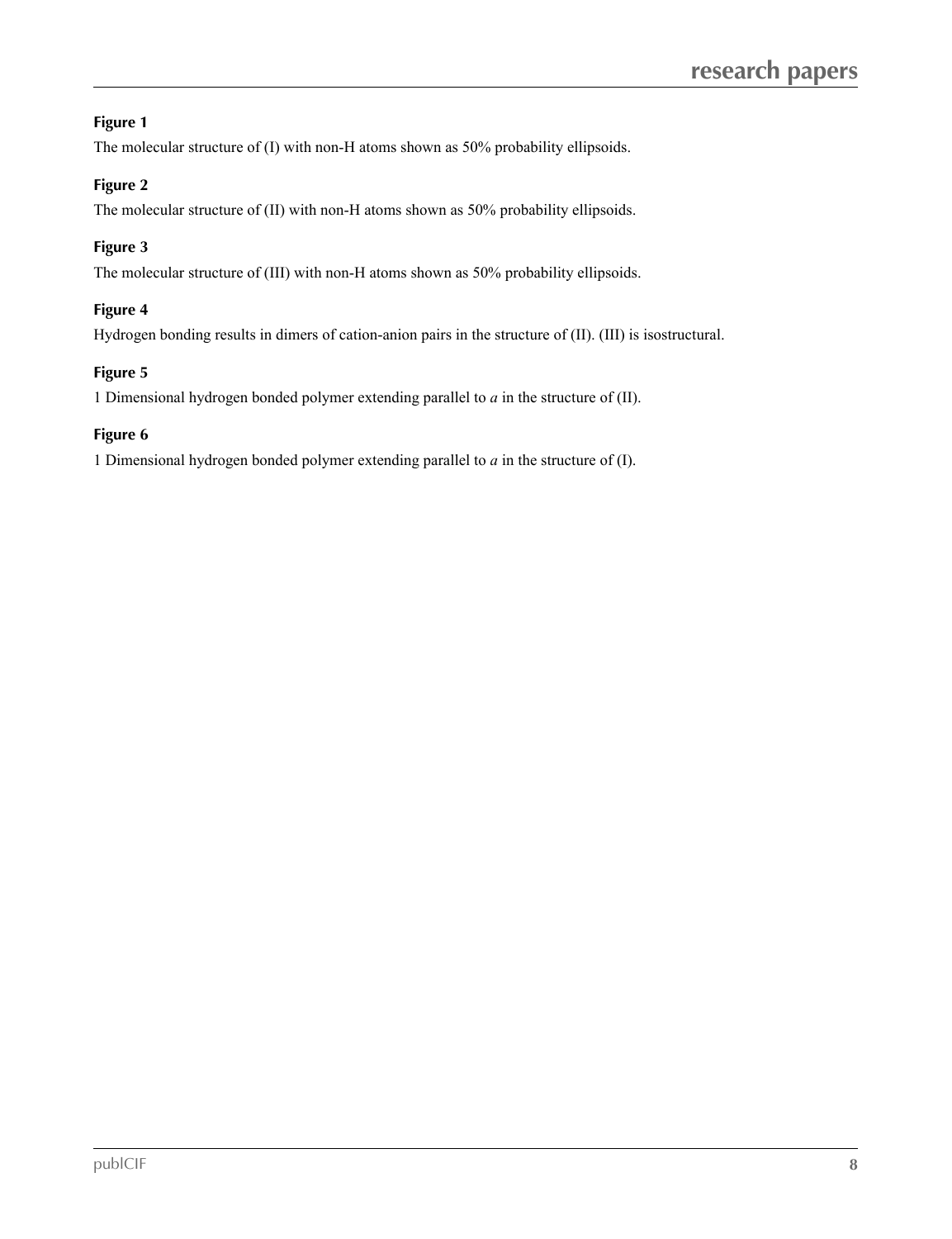# **supporting information**

# **Salt** forms of the amide dihydrocarbamazepine.

## **Computing details**

For all compounds, data collection: *CrysAlis PRO* (Agilent, 2014); cell refinement: *CrysAlis PRO*; data reduction: *CrysAlis PRO*. Program(s) used to solve structure: *SIR92* (Altomare *et al.*, 1994) for (I); *SHELXS* (Sheldrick, 2015) for (II), (III). For all compounds, program(s) used to refine structure: *SHELXL97* (Sheldrick, 2015). Molecular graphics: *Mercury* (Macrae *et al.*, 2008) & *ORTEP-3* (Farrugia, 2012) for (I), (II); *ORTEP-3* (Farrugia, 2012) for (III). Software used to prepare material for publication: *SHELXL* for (I), (III); *SHELXL97* for (II).

## **(I)**

*Crystal data*

 $C_1$ <sub>5</sub>H<sub>15</sub>N<sub>2</sub>O·Cl *M<sup>r</sup>* = 274.74 Orthorhombic,  $P2_12_12_1$ Hall symbol: P 2ac 2ab  $a = 5.4867(17)$  Å  $b = 9.8381(3)$  Å  $c = 50.3061(17)$  Å  $V = 2715.5$  (9) Å<sup>3</sup> 3  $Z = 8$ 

## *Data collection*

Oxford Diffraction Xcalibur E diffractometer Radiation source: fine-focus sealed tube Graphite monochromator

## *Refinement*

Refinement on *F*  $2 \left( \frac{1}{2} \right)$ Least-squares matrix: full  $R[F^2 > 2\sigma(F^2)] = 0.049$  $wR(F^2) = 0.093$  $S = 1.06$ 6173 reflections 367 parameters 0 restraints

 $F(000) = 1152$  $D_x = 1.344 \text{ Mg m}^{-3}$ Mo *Kα* radiation, *λ* = 0.71073 Å Cell parameters from 10284 reflections  $\theta$  = 3.2–28.1°  $\mu$  = 0.27 mm<sup>-1</sup>  $T = 123 \text{ K}$ Fragment, colourless  $0.28 \times 0.20 \times 0.18$  mm

*Oxford Diffraction Xcalibur E*<br>
diffractometer<br>
Radiation source: fine-focus sealed tube<br>
Radiation source: fine-focus sealed tube<br> *CrysAlis PRO*, Oxford Diffraction Ltd., Version<br>
1.171.34.40 (release 27-08-2010 CrysAl 1.171.34.40 (release 27-08-2010 CrysAlis171 .NET) (compiled Aug 27 2010,11:50:40) Empirical absorption correction using spherical harmonics, implemented in SCALE3 ABSPACK scaling algorithm.  $T_{\text{min}} = 0.907, T_{\text{max}} = 1.000$ 28541 measured reflections 6173 independent reflections 5189 reflections with  $I > 2\sigma(I)$  $R_{\text{int}} = 0.058$  $\theta_{\text{max}} = 28.2^{\circ}, \theta_{\text{min}} = 3.2^{\circ}$  $h = -7 \rightarrow 7$  $k = -12 \rightarrow 12$ *l* = −64→64

> Primary atom site location: structure-invariant direct methods

Secondary atom site location: difference Fourier map Hydrogen site location: inferred from neighbouring sites

H atoms treated by a mixture of independent and constrained refinement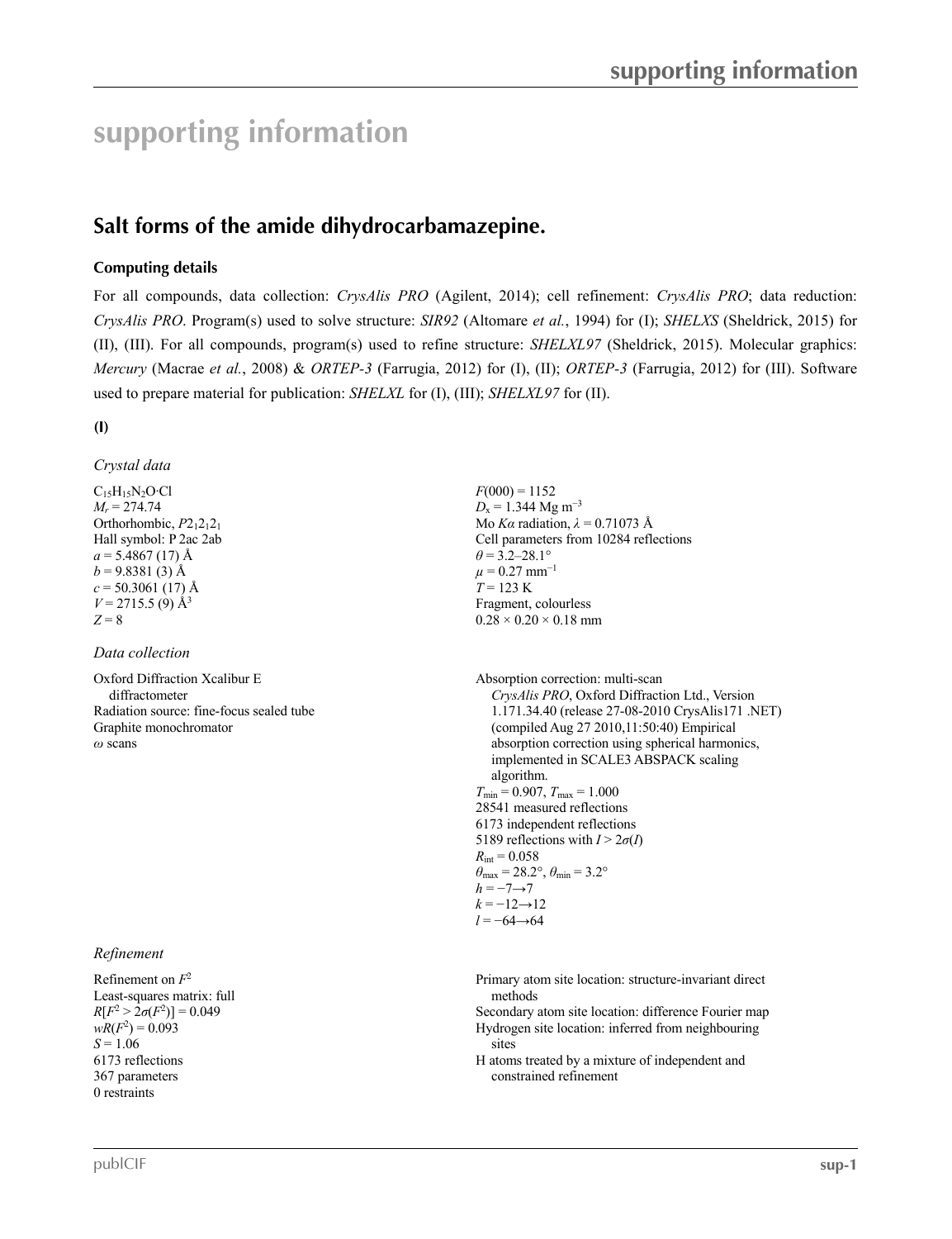$w = 1/[\sigma^2 (F_o^2) + (0.028P)^2 + 1.1761P]$ where  $P = (F_0^2 + 2F_c^2)/3$  $(\Delta/\sigma)_{\text{max}} < 0.001$  $Δρ<sub>max</sub> = 0.29 e Å<sup>-3</sup>$ 

 $(0.028P)^2 + 1.1761P$ <br>  $^2 + 2F_c^2$ /3<br>  $^2 + 2F_c^2$ <br>  $^3$  Absolute structure: Flack H D (1983), Acta Cr<br>  $^3$ , 876-881<br>
Absolute structure parameter: 0.00.(5)  $\Delta\rho_{\rm min}$  = −0.24 e Å<sup>-3</sup> Absolute structure: Flack H D (1983), Acta Cryst. A39, 876-881 Absolute structure parameter: 0.00 (5)

*Special details*

#### *Refinement*

Refinement of  $F^2$  against ALL reflections. The weighted *R*-factor *wR* and goodness of fit *S* are based on  $F^2$ , conventional *R*-factors *R* are based on *F*, with *F* set to zero for negative  $F^2$ . The threshold expression of  $F^2 > 2\sigma(F^2)$  is used only for calculating *R*-factors(gt) *etc*. and is not relevant to the choice of reflections for refinement. *R*-factors based on *F* <sup>2</sup> are statistically about twice as large as those based on *F*, and *R*- factors based on ALL data will be even larger.

| Fractional atomic coordinates and isotropic or equivalent isotropic displacement parameters ( $\hat{A}^2$ ) for (I) |  |  |  |
|---------------------------------------------------------------------------------------------------------------------|--|--|--|
|                                                                                                                     |  |  |  |

|                  | $\boldsymbol{x}$ | $\mathcal{Y}$  | $\boldsymbol{Z}$ | $U_{\text{iso}}$ */ $U_{\text{eq}}$ |
|------------------|------------------|----------------|------------------|-------------------------------------|
| Cl1              | $-0.40173(13)$   | $-0.32252(6)$  | 0.093469(12)     | 0.02391(15)                         |
| Cl2              | 0.11444(13)      | 1.04391(6)     | 0.157770(13)     | 0.02736(16)                         |
| O1               | $-0.0122(4)$     | $-0.21374(17)$ | 0.06205(3)       | 0.0228(4)                           |
| $\rm{O2}$        | 0.4882(3)        | 0.92086(17)    | 0.19029(3)       | 0.0235(4)                           |
| N1               | 0.2174(4)        | $-0.02588(19)$ | 0.06253(4)       | 0.0157(4)                           |
| N2               | 0.0385(4)        | $-0.1048(2)$   | 0.10162(4)       | 0.0183(5)                           |
| N3               | 0.7142(4)        | 0.7310(2)      | 0.18699(4)       | 0.0175(5)                           |
| N <sub>4</sub>   | 0.5366(4)        | 0.8250(2)      | 0.14929(4)       | 0.0187(5)                           |
| C1               | 0.2361(5)        | $-0.0348(2)$   | 0.03397(5)       | 0.0170(5)                           |
| C2               | 0.0785(5)        | 0.0467(2)      | 0.01936(5)       | 0.0185(5)                           |
| C <sub>3</sub>   | $-0.0934(5)$     | 0.1391(3)      | 0.03395(5)       | 0.0230(6)                           |
| H <sub>3</sub> A | $-0.1861$        | 0.0851         | 0.0471           | $0.028*$                            |
| H3B              | $-0.2116$        | 0.1777         | 0.0211           | $0.028*$                            |
| C4               | 0.0371(5)        | 0.2557(2)      | 0.04833(5)       | 0.0208(6)                           |
| H <sub>4</sub> A | 0.1075           | 0.3161         | 0.0346           | $0.025*$                            |
| H <sub>4</sub> B | $-0.0883$        | 0.3091         | 0.0579           | $0.025*$                            |
| C <sub>5</sub>   | 0.2375(5)        | 0.2227(2)      | 0.06800(5)       | 0.0172(5)                           |
| C6               | 0.3180(4)        | 0.0931(2)      | 0.07535(5)       | 0.0148(5)                           |
| $\rm C7$         | 0.5036(4)        | 0.0739(2)      | 0.09362(5)       | 0.0180(5)                           |
| H7               | 0.5562           | $-0.0156$      | 0.0978           | $0.022*$                            |
| $\mbox{C}8$      | 0.6135(5)        | 0.1846(2)      | 0.10587(5)       | 0.0212(5)                           |
| H8               | 0.7379           | 0.1717         | 0.1187           | $0.025*$                            |
| C9               | 0.5387(5)        | 0.3135(3)      | 0.09899(5)       | 0.0232(6)                           |
| H9               | 0.6134           | 0.3903         | 0.1071           | $0.028*$                            |
| C10              | 0.3561(5)        | 0.3322(2)      | 0.08045(5)       | 0.0221(6)                           |
| H10              | 0.3089           | 0.4222         | 0.0760           | $0.027*$                            |
| C11              | 0.0932(5)        | 0.0388(3)      | $-0.00838(5)$    | 0.0241(6)                           |
| H11              | $-0.0130$        | 0.0920         | $-0.0191$        | $0.029*$                            |
| C12              | 0.2621(5)        | $-0.0464(3)$   | $-0.02035(5)$    | 0.0254(6)                           |
| H12              | 0.2703           | $-0.0510$      | $-0.0392$        | $0.030*$                            |
| C13              | 0.4188(5)        | $-0.1248(3)$   | $-0.00521(5)$    | 0.0259(6)                           |
| H13              | 0.5342           | $-0.1826$      | $-0.0136$        | $0.031*$                            |
| C14              | 0.4068(5)        | $-0.1188(2)$   | 0.02225(5)       | 0.0217(5)                           |
| H14              | 0.5143           | $-0.1715$      | 0.0329           | $0.026*$                            |
| C15              | 0.0810(5)        | $-0.1148(2)$   | 0.07582(4)       | 0.0160(5)                           |
| C16              | 0.8125(4)        | 0.6166(2)      | 0.17232(5)       | 0.0163(5)                           |
| C17              | 0.7296(5)        | 0.4849(2)      | 0.17727(5)       | 0.0184(5)                           |
| C18              | 0.5266(5)        | 0.4449(3)      | 0.19626(5)       | 0.0231(6)                           |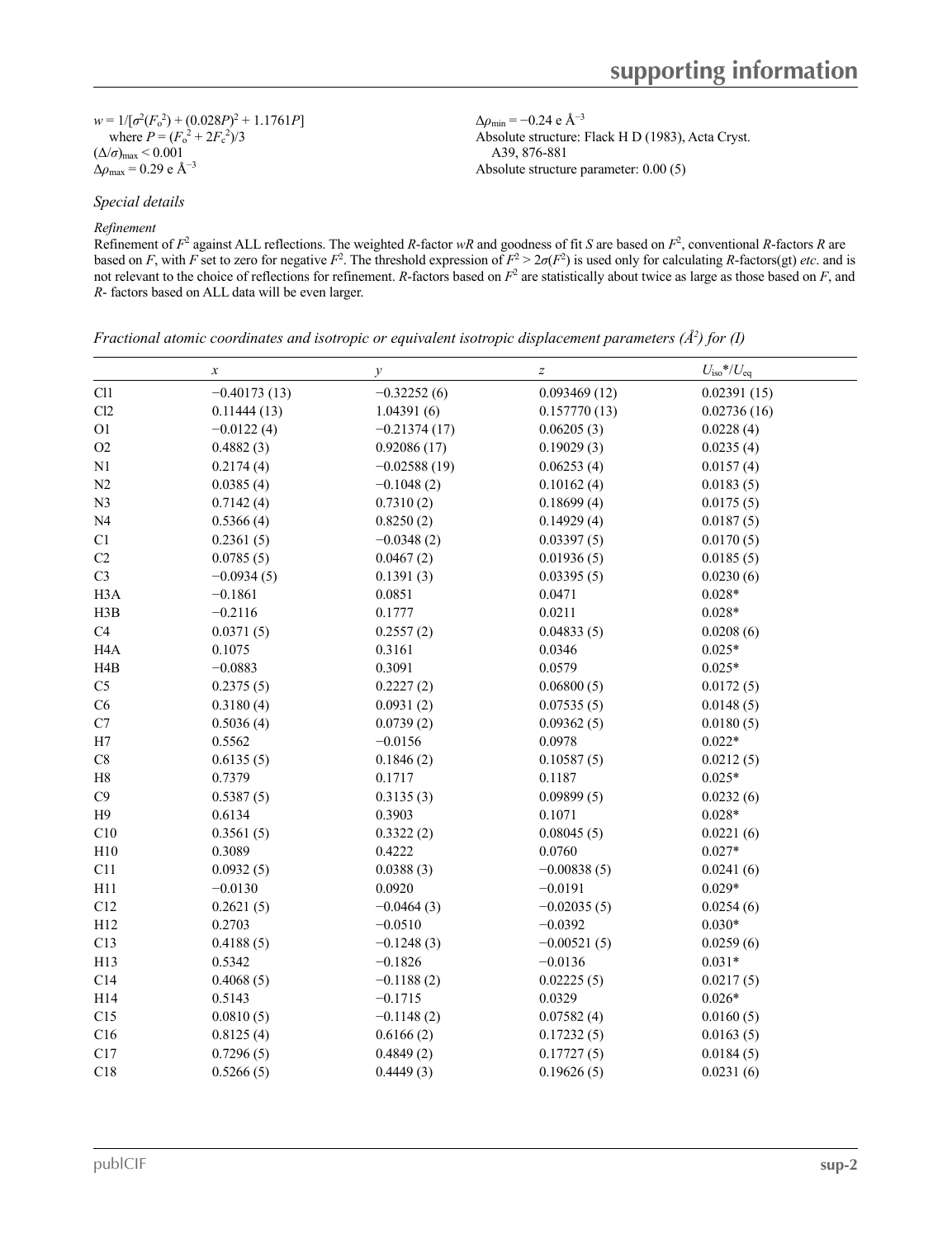| H <sub>18</sub> A | 0.5903      | 0.3724      | 0.2080     | $0.028*$     |
|-------------------|-------------|-------------|------------|--------------|
| H18B              | 0.3937      | 0.4044      | 0.1856     | $0.028*$     |
| C19               | 0.4133(5)   | 0.5552(3)   | 0.21409(5) | 0.0258(6)    |
| H <sub>19</sub> A | 0.3170      | 0.6183      | 0.2029     | $0.031*$     |
| H19B              | 0.3004      | 0.5117      | 0.2269     | $0.031*$     |
| C20               | 0.7449(5)   | 0.7268(2)   | 0.21544(5) | 0.0190(6)    |
| C21               | 0.6011(5)   | 0.6350(2)   | 0.22922(5) | 0.0232(6)    |
| C22               | 0.6423(6)   | 0.6201(3)   | 0.25637(5) | 0.0331(7)    |
| H22               | 0.5460      | 0.5584      | 0.2664     | $0.040*$     |
| C <sub>23</sub>   | 0.8233(6)   | 0.6951(3)   | 0.26887(5) | 0.0382(8)    |
| H23               | 0.8527      | 0.6828      | 0.2873     | $0.046*$     |
| C <sub>24</sub>   | 0.9615(6)   | 0.7878(3)   | 0.25459(6) | 0.0347(7)    |
| H <sub>24</sub>   | 1.0827      | 0.8402      | 0.2633     | $0.042*$     |
| C <sub>25</sub>   | 0.9232(5)   | 0.8040(3)   | 0.22762(5) | 0.0254(6)    |
| H25               | 1.0175      | 0.8669      | 0.2177     | $0.030*$     |
| C <sub>26</sub>   | 0.8478(5)   | 0.3804(3)   | 0.16360(5) | 0.0222(6)    |
| H <sub>26</sub>   | 0.7993      | 0.2891      | 0.1668     | $0.027*$     |
| C27               | 1.0327(5)   | 0.4055(3)   | 0.14566(5) | 0.0239(6)    |
| H27               | 1.1077      | 0.3319      | 0.1366     | $0.029*$     |
| C28               | 1.1100(5)   | 0.5378(2)   | 0.14079(5) | 0.0216(5)    |
| H <sub>28</sub>   | 1.2353      | 0.5556      | 0.1282     | $0.026*$     |
| C <sub>29</sub>   | 1.0009(5)   | 0.6431(2)   | 0.15459(5) | 0.0195(5)    |
| H <sub>29</sub>   | 1.0549      | 0.7338      | 0.1519     | $0.023*$     |
| C30               | 0.5795(5)   | 0.8258(2)   | 0.17506(4) | 0.0173(5)    |
| H1                | $-0.128(6)$ | $-0.252(3)$ | 0.0726(6)  | $0.046(10)*$ |
| H <sub>1</sub> N  | $-0.066(5)$ | $-0.170(3)$ | 0.1087(5)  | $0.027(7)$ * |
| H2N               | 0.086(5)    | $-0.037(3)$ | 0.1121(6)  | $0.031(8)$ * |
| H2                | 0.351(7)    | 0.969(3)    | 0.1799(7)  | $0.068(11)*$ |
| H3N               | 0.432(5)    | 0.890(3)    | 0.1436(5)  | $0.023(7)$ * |
| H <sub>4</sub> N  | 0.579(6)    | 0.754(3)    | 0.1374(6)  | $0.039(8)$ * |
|                   |             |             |            |              |

*Atomic displacement parameters (Å <sup>2</sup>) for (I)*

|                 | $U^{11}$   | $U^{22}$   | $U^{33}$   | $U^{12}$      | $U^{13}$      | $U^{23}$      |
|-----------------|------------|------------|------------|---------------|---------------|---------------|
| Cl <sub>1</sub> | 0.0308(4)  | 0.0228(3)  | 0.0181(3)  | $-0.0075(3)$  | 0.0056(3)     | $-0.0031(2)$  |
| Cl <sub>2</sub> | 0.0361(4)  | 0.0263(3)  | 0.0197(3)  | 0.0120(3)     | $-0.0069(3)$  | $-0.0054(3)$  |
| O <sub>1</sub>  | 0.0298(10) | 0.0231(9)  | 0.0154(9)  | $-0.0111(8)$  | 0.0050(8)     | $-0.0033(7)$  |
| O <sub>2</sub>  | 0.0310(11) | 0.0244(9)  | 0.0152(9)  | 0.0084(8)     | $-0.0016(8)$  | $-0.0039(7)$  |
| N1              | 0.0216(11) | 0.0161(10) | 0.0094(10) | $-0.0019(9)$  | 0.0005(8)     | $-0.0013(8)$  |
| N <sub>2</sub>  | 0.0231(13) | 0.0197(11) | 0.0120(10) | $-0.0054(10)$ | 0.0025(9)     | $-0.0012(9)$  |
| N <sub>3</sub>  | 0.0227(11) | 0.0192(10) | 0.0106(10) | 0.0032(9)     | 0.0014(9)     | 0.0015(8)     |
| N4              | 0.0252(12) | 0.0198(11) | 0.0110(10) | 0.0053(10)    | $-0.0005(8)$  | 0.0018(9)     |
| C <sub>1</sub>  | 0.0207(13) | 0.0196(13) | 0.0107(12) | $-0.0045(11)$ | 0.0006(10)    | $-0.0006(10)$ |
| C2              | 0.0184(13) | 0.0215(12) | 0.0157(12) | $-0.0031(12)$ | $-0.0008(11)$ | 0.0004(10)    |
| C <sub>3</sub>  | 0.0191(13) | 0.0324(14) | 0.0175(12) | 0.0034(13)    | $-0.0028(12)$ | 0.0003(10)    |
| C <sub>4</sub>  | 0.0213(14) | 0.0230(13) | 0.0182(13) | 0.0049(11)    | 0.0032(10)    | 0.0028(10)    |
| C <sub>5</sub>  | 0.0182(13) | 0.0205(13) | 0.0127(12) | $-0.0017(11)$ | 0.0014(10)    | $-0.0010(10)$ |
| C <sub>6</sub>  | 0.0189(13) | 0.0155(11) | 0.0101(11) | $-0.0013(10)$ | 0.0037(10)    | $-0.0015(9)$  |
| C7              | 0.0193(12) | 0.0196(12) | 0.0150(12) | 0.0016(10)    | 0.0011(11)    | $-0.0015(10)$ |
| C8              | 0.0174(13) | 0.0291(13) | 0.0171(12) | $-0.0028(13)$ | 0.0000(11)    | $-0.0036(11)$ |
| C9              | 0.0267(15) | 0.0216(13) | 0.0213(14) | $-0.0055(12)$ | 0.0034(11)    | $-0.0077(11)$ |
| C10             | 0.0280(15) | 0.0154(12) | 0.0229(13) | 0.0039(11)    | 0.0044(11)    | $-0.0015(10)$ |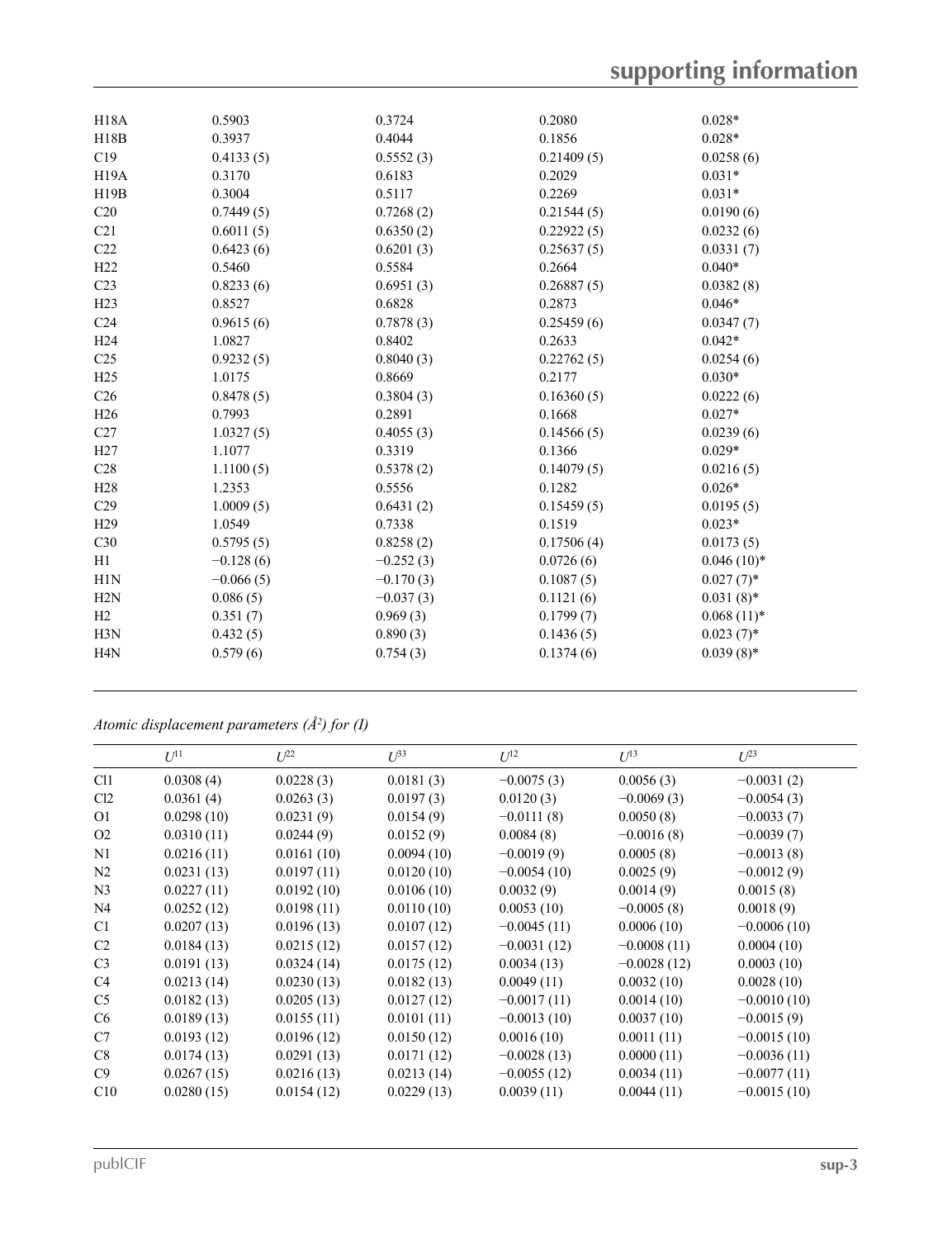| C11             | 0.0296(14) | 0.0283(13) | 0.0144(12) | $-0.0022(14)$ | $-0.0024(12)$ | 0.0034(11)    |  |
|-----------------|------------|------------|------------|---------------|---------------|---------------|--|
| C12             | 0.0387(17) | 0.0235(14) | 0.0139(13) | $-0.0063(13)$ | 0.0008(12)    | $-0.0026(11)$ |  |
| C13             | 0.0315(15) | 0.0241(13) | 0.0223(13) | $-0.0001(13)$ | 0.0107(13)    | $-0.0065(11)$ |  |
| C <sub>14</sub> | 0.0233(13) | 0.0207(12) | 0.0210(13) | $-0.0015(12)$ | $-0.0012(12)$ | $-0.0039(10)$ |  |
| C15             | 0.0192(13) | 0.0172(11) | 0.0116(11) | $-0.0002(11)$ | $-0.0018(11)$ | $-0.0010(9)$  |  |
| C16             | 0.0172(13) | 0.0202(13) | 0.0114(12) | 0.0021(10)    | $-0.0024(10)$ | $-0.0019(10)$ |  |
| C17             | 0.0188(13) | 0.0224(13) | 0.0141(13) | 0.0013(11)    | $-0.0047(10)$ | 0.0013(10)    |  |
| C18             | 0.0226(14) | 0.0263(14) | 0.0204(14) | $-0.0018(12)$ | $-0.0020(11)$ | 0.0027(11)    |  |
| C19             | 0.0221(14) | 0.0339(14) | 0.0214(13) | $-0.0019(14)$ | 0.0064(12)    | 0.0052(11)    |  |
| C20             | 0.0227(14) | 0.0221(13) | 0.0122(12) | 0.0063(12)    | 0.0006(10)    | $-0.0007(10)$ |  |
| C <sub>21</sub> | 0.0281(14) | 0.0260(13) | 0.0156(12) | 0.0077(13)    | 0.0016(12)    | $-0.0008(10)$ |  |
| C <sub>22</sub> | 0.050(2)   | 0.0356(15) | 0.0139(13) | 0.0120(15)    | 0.0049(14)    | 0.0062(12)    |  |
| C <sub>23</sub> | 0.060(2)   | 0.0421(18) | 0.0120(13) | 0.0217(17)    | $-0.0097(13)$ | $-0.0042(13)$ |  |
| C <sub>24</sub> | 0.0375(18) | 0.0390(16) | 0.0278(16) | 0.0128(14)    | $-0.0142(14)$ | $-0.0104(13)$ |  |
| C <sub>25</sub> | 0.0249(14) | 0.0289(14) | 0.0224(13) | 0.0055(13)    | $-0.0004(12)$ | $-0.0046(11)$ |  |
| C <sub>26</sub> | 0.0252(15) | 0.0168(12) | 0.0244(14) | $-0.0003(11)$ | $-0.0036(11)$ | $-0.0029(10)$ |  |
| C27             | 0.0214(14) | 0.0249(13) | 0.0255(14) | 0.0075(12)    | $-0.0028(11)$ | $-0.0075(11)$ |  |
| C <sub>28</sub> | 0.0185(13) | 0.0297(13) | 0.0167(12) | 0.0018(13)    | 0.0020(11)    | $-0.0012(10)$ |  |
| C <sub>29</sub> | 0.0186(13) | 0.0202(13) | 0.0195(13) | 0.0000(11)    | $-0.0018(11)$ | 0.0007(10)    |  |
| C <sub>30</sub> | 0.0192(13) | 0.0194(12) | 0.0134(11) | $-0.0011(12)$ | 0.0010(10)    | $-0.0006(10)$ |  |
|                 |            |            |            |               |               |               |  |

## *Geometric parameters (Å, º) for (I)*

| $O1 - C15$   | 1.300(3) | $C10$ —H $10$ | 0.9500   |
|--------------|----------|---------------|----------|
| $O1 - H1$    | 0.91(3)  | $C11 - C12$   | 1.387(4) |
| $O2 - C30$   | 1.309(3) | $C11 - H11$   | 0.9500   |
| $O2-H2$      | 1.03(4)  | $C12 - C13$   | 1.383(4) |
| $N1 - C15$   | 1.331(3) | $Cl2-H12$     | 0.9500   |
| $N1 - C1$    | 1.443(3) | $C13 - C14$   | 1.384(3) |
| $N1-C6$      | 1.446(3) | $C13 - H13$   | 0.9500   |
| $N2 - C15$   | 1.323(3) | $C14 - H14$   | 0.9500   |
| $N2$ —H1N    | 0.93(3)  | $C16 - C29$   | 1.390(3) |
| $N2 - H2N$   | 0.89(3)  | $C16-C17$     | 1.396(3) |
| $N3 - C30$   | 1.333(3) | $C17 - C26$   | 1.397(3) |
| $N3 - C20$   | 1.442(3) | $C17 - C18$   | 1.519(3) |
| $N3 - C16$   | 1.450(3) | $C18 - C19$   | 1.539(4) |
| $N4$ — $C30$ | 1.318(3) | $C18 - H18A$  | 0.9900   |
| $N4 - H3N$   | 0.90(3)  | $C18 - H18B$  | 0.9900   |
| $N4 - H4N$   | 0.95(3)  | $C19 - C21$   | 1.503(4) |
| $Cl - Cl4$   | 1.381(4) | C19-H19A      | 0.9900   |
| $C1-C2$      | 1.389(3) | $C19 - H19B$  | 0.9900   |
| $C2 - C11$   | 1.400(3) | $C20-C25$     | 1.381(4) |
| $C2-C3$      | 1.502(3) | $C20-C21$     | 1.386(4) |
| $C3-C4$      | 1.534(3) | $C21 - C22$   | 1.392(3) |
| $C3$ —H3A    | 0.9900   | $C22-C23$     | 1.387(4) |
| $C3$ —H3B    | 0.9900   | $C22 - H22$   | 0.9500   |
| $C4 - C5$    | 1.514(3) | $C23-C24$     | 1.387(4) |
| $C4 - H4A$   | 0.9900   | $C23 - H23$   | 0.9500   |
| $C4 - H4B$   | 0.9900   | $C24 - C25$   | 1.382(4) |
| $C5-C6$      | 1.399(3) | $C24 - H24$   | 0.9500   |
| $C5 - C10$   | 1.406(3) | $C25 - H25$   | 0.9500   |
| $C6-C7$      | 1.385(3) | $C26 - C27$   | 1.380(4) |
|              |          |               |          |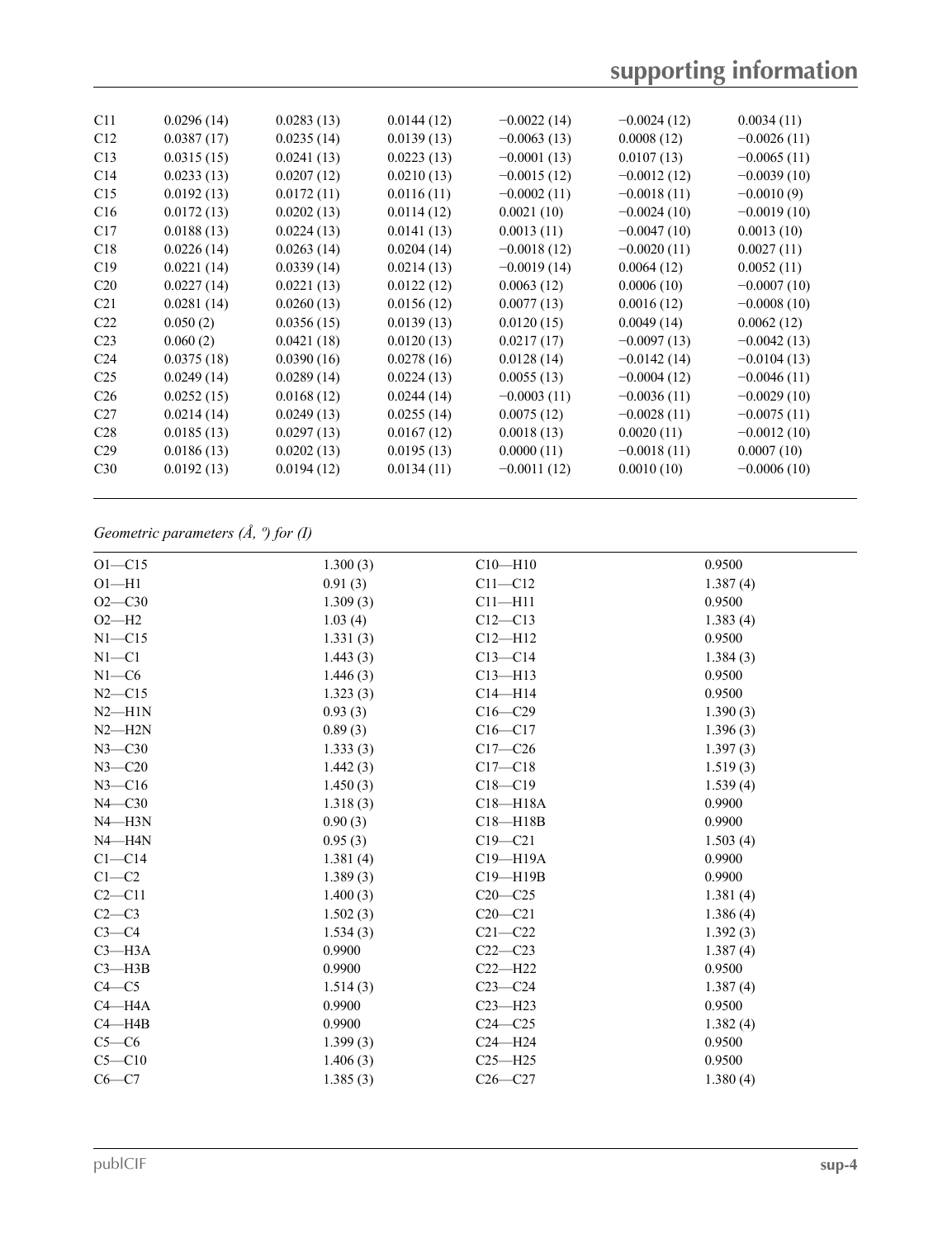| $C7-C8$          | 1.389(3)           | $C26 - H26$                | 0.9500           |
|------------------|--------------------|----------------------------|------------------|
| $C7 - H7$        | 0.9500             | $C27 - C28$                | 1.391(4)         |
| $C8-C9$          | 1.377(4)           | $C27 - H27$                | 0.9500           |
| $C8 - H8$        | 0.9500             | $C28 - C29$                | 1.383(3)         |
| $C9 - C10$       |                    |                            |                  |
|                  | 1.381(4)<br>0.9500 | $C28 - H28$<br>$C29 - H29$ | 0.9500<br>0.9500 |
| $C9 - H9$        |                    |                            |                  |
| $C15 - O1 - H1$  | 106(2)             | $C14 - C13 - H13$          | 120.1            |
| $C30 - O2 - H2$  | 108.2(19)          | $C1 - C14 - C13$           | 118.9(3)         |
| $C15 - N1 - C1$  | 120.0(2)           | $Cl - Cl4 - H14$           | 120.5            |
| $C15 - N1 - C6$  | 121.51(19)         | $C13 - C14 - H14$          | 120.5            |
| $Cl-M1-C6$       | 117.80(19)         | $O1 - C15 - N2$            | 120.6(2)         |
| $C15 - N2 - H1N$ | 115.6(16)          | $O1 - C15 - N1$            | 116.5(2)         |
| $C15 - N2 - H2N$ | 125.8(18)          | $N2 - C15 - N1$            | 122.9(2)         |
| $H1N-M2-H2N$     | 118(2)             | $C29 - C16 - C17$          | 122.0(2)         |
| $C30 - N3 - C20$ | 122.1(2)           | $C29 - C16 - N3$           |                  |
|                  |                    |                            | 117.3(2)         |
| $C30 - N3 - C16$ | 121.4(2)           | $C17 - C16 - N3$           | 120.6(2)         |
| $C20 - N3 - C16$ | 116.08(19)         | $C16-C17-C26$              | 116.4(2)         |
| $C30 - N4 - H3N$ | 115.0(17)          | $C16-C17-C18$              | 126.3(2)         |
| C30-N4-H4N       | 125.7(18)          | $C26 - C17 - C18$          | 117.3(2)         |
| H3N-N4-H4N       | 118(2)             | $C17 - C18 - C19$          | 118.7(2)         |
| $C14-C1-C2$      | 122.8(2)           | C17-C18-H18A               | 107.6            |
| $C14-C1-N1$      | 120.6(2)           | C19-C18-H18A               | 107.6            |
| $C2-C1-N1$       | 116.6(2)           | $C17 - C18 - H18B$         | 107.6            |
| $C1-C2-C11$      | 117.4(2)           | C19-C18-H18B               | 107.6            |
| $C1-C2-C3$       | 118.8(2)           | H18A-C18-H18B              | 107.1            |
| $C11-C2-C3$      | 123.8(2)           | $C21 - C19 - C18$          | 112.8(2)         |
| $C2 - C3 - C4$   | 113.0(2)           | $C21-C19-H19A$             | 109.0            |
| $C2-C3-H3A$      | 109.0              | C18-C19-H19A               | 109.0            |
| $C4-C3-H3A$      | 109.0              | C21-C19-H19B               | 109.0            |
| $C2-C3-H3B$      | 109.0              | $C18 - C19 - H19B$         | 109.0            |
| $C4-C3-H3B$      | 109.0              | H19A-C19-H19B              | 107.8            |
| $H3A - C3 - H3B$ | 107.8              | $C25-C20-C21$              | 122.7(2)         |
| $C5-C4-C3$       | 119.1(2)           | $C25 - C20 - N3$           | 120.5(2)         |
| $C5-C4$ -H4A     | 107.5              | $C21 - C20 - N3$           | 116.7(2)         |
| $C3-C4-H4A$      | 107.5              | $C20-C21-C22$              | 117.8(3)         |
| $C5-C4$ -H4B     | 107.5              | $C20 - C21 - C19$          | 118.5(2)         |
| $C3-C4-HAB$      | 107.5              | $C22-C21-C19$              | 123.6(3)         |
| H4A-C4-H4B       | 107.0              | $C23 - C22 - C21$          | 120.4(3)         |
| $C6 - C5 - C10$  | 115.7(2)           | C23-C22-H22                | 119.8            |
| $C6-C5-C4$       | 126.7(2)           | $C21 - C22 - H22$          | 119.8            |
| $C10-C5-C4$      | 117.6(2)           | $C24 - C23 - C22$          | 120.4(3)         |
| $C7-C6-C5$       | 122.2(2)           | C24-C23-H23                | 119.8            |
| $C7 - C6 - N1$   | 117.8(2)           | $C22-C23-H23$              | 119.8            |
| $C5-C6-N1$       | 120.0(2)           | $C25-C24-C23$              | 120.1(3)         |
| $C6-C7-C8$       | 120.4(2)           | $C25 - C24 - H24$          | 120.0            |
| $C6 - C7 - H7$   | 119.8              | $C23 - C24 - H24$          | 120.0            |
| $C8 - C7 - H7$   | 119.8              | $C20-C25-C24$              |                  |
| $C9 - C8 - C7$   | 118.8(2)           | $C20-C25-H25$              | 118.7(3)         |
|                  |                    |                            | 120.7            |
| $C9 - C8 - H8$   | 120.6              | $C24 - C25 - H25$          | 120.7            |
| $C7-C8-H8$       | 120.6              | $C27-C26-C17$              | 122.1(2)         |
| $C8 - C9 - C10$  | 120.5(2)           | C27-C26-H26                | 118.9            |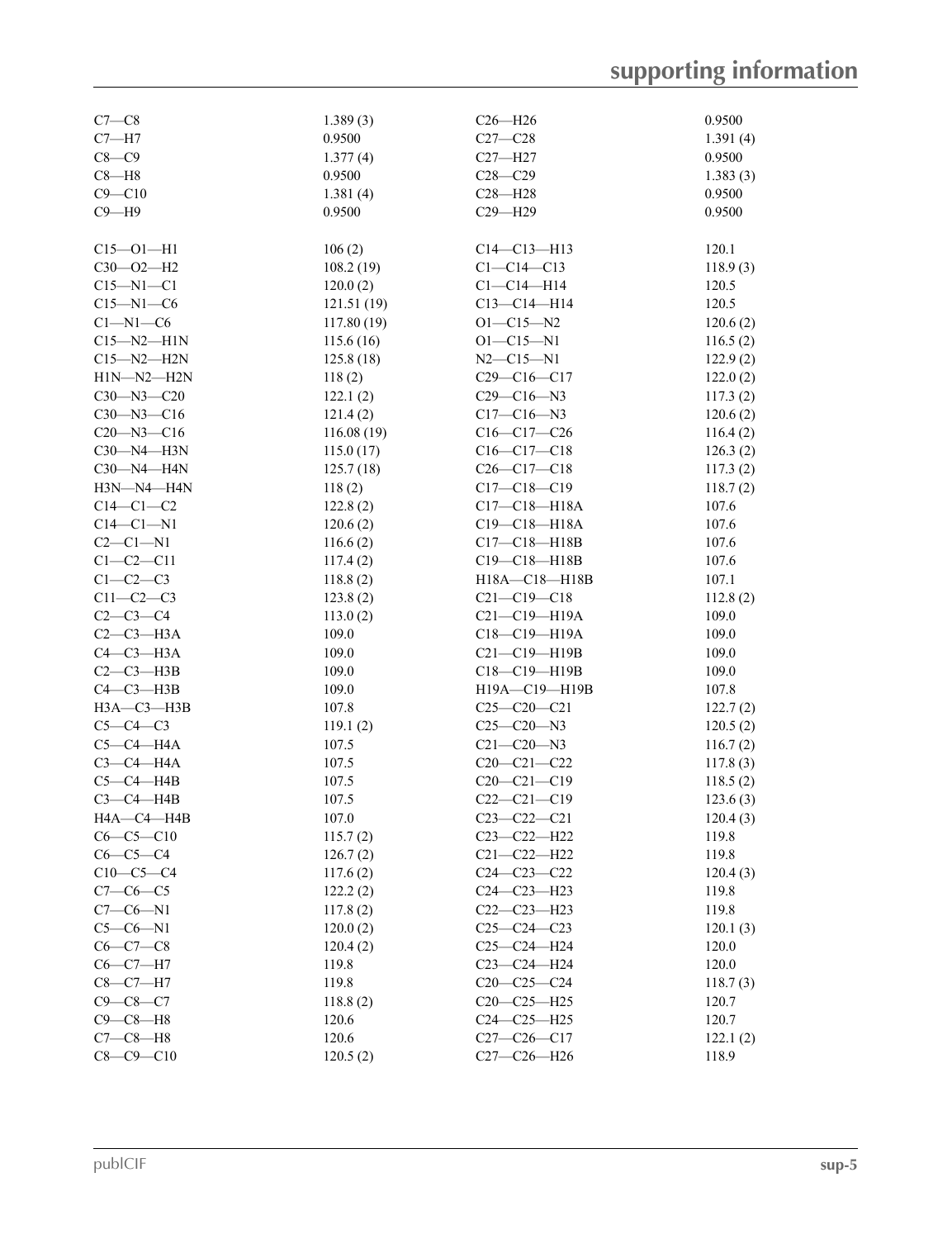| $C8-C9-H9$              | 119.7       | $C17-C26-H26$                                     | 118.9       |
|-------------------------|-------------|---------------------------------------------------|-------------|
| $C10-C9-H9$             | 119.7       | $C26 - C27 - C28$                                 | 120.4(2)    |
| $C9 - C10 - C5$         | 122.3(2)    | C <sub>26</sub> -C <sub>27</sub> -H <sub>27</sub> | 119.8       |
| $C9 - C10 - H10$        | 118.8       | C <sub>28</sub> -C <sub>27</sub> -H <sub>27</sub> | 119.8       |
| $C5 - C10 - H10$        | 118.8       | $C29 - C28 - C27$                                 | 118.7(2)    |
| $C12 - C11 - C2$        | 120.3(2)    | C29-C28-H28                                       | 120.6       |
| $C12 - C11 - H11$       | 119.9       | C27-C28-H28                                       | 120.6       |
| $C2 - C11 - H11$        | 119.9       | $C28-C29-C16$                                     | 120.3(2)    |
| $C13 - C12 - C11$       | 120.9(2)    | C28-C29-H29                                       | 119.9       |
| $C13 - C12 - H12$       | 119.6       | $C16 - C29 - H29$                                 | 119.9       |
| $C11 - C12 - H12$       | 119.6       | $O2 - C30 - N4$                                   | 120.8(2)    |
| $C12-C13-C14$           | 119.7(3)    | $O2-C30-N3$                                       | 116.7(2)    |
| $C12 - C13 - H13$       | 120.1       | $N4 - C30 - N3$                                   | 122.5(2)    |
|                         |             |                                                   |             |
| $C15 - N1 - C1 - C14$   | $-86.0(3)$  | $C30 - N3 - C16 - C29$                            | 71.1(3)     |
| $C6 - N1 - C1 - C14$    | 103.5(3)    | $C20 - N3 - C16 - C29$                            | $-116.4(2)$ |
| $C15 - N1 - C1 - C2$    | 95.3(3)     | $C30 - N3 - C16 - C17$                            | $-112.8(3)$ |
| $C6 - N1 - C1 - C2$     | $-75.2(3)$  | $C20 - N3 - C16 - C17$                            | 59.8 $(3)$  |
| $C14-C1-C2-C11$         | 1.6(4)      | $C29-C16-C17-C26$                                 | 0.6(4)      |
| $N1 - C1 - C2 - C11$    | $-179.7(2)$ | $N3 - C16 - C17 - C26$                            | $-175.4(2)$ |
| $C14-C1-C2-C3$          | $-177.4(2)$ | $C29-C16-C17-C18$                                 |             |
|                         |             |                                                   | 179.7(2)    |
| $N1-C1-C2-C3$           | 1.3(3)      | $N3 - C16 - C17 - C18$                            | 3.8(4)      |
| $C1 - C2 - C3 - C4$     | 68.5(3)     | $C16-C17-C18-C19$                                 | $-6.3(4)$   |
| $C11-C2-C3-C4$          | $-110.5(3)$ | $C26-C17-C18-C19$                                 | 172.8(2)    |
| $C2-C3-C4-C5$           | $-55.4(3)$  | $C17-C18-C19-C21$                                 | $-51.4(3)$  |
| $C3 - C4 - C5 - C6$     | $-1.5(4)$   | $C30 - N3 - C20 - C25$                            | $-85.2(3)$  |
| $C3 - C4 - C5 - C10$    | 178.9(2)    | $C16 - N3 - C20 - C25$                            | 102.4(3)    |
| $C10-C5-C6-C7$          | $-0.4(4)$   | $C30 - N3 - C20 - C21$                            | 99.7(3)     |
| $C4-C5-C6-C7$           | 180.0(2)    | $C16 - N3 - C20 - C21$                            | $-72.8(3)$  |
| $C10-C5-C6-N1$          | $-176.4(2)$ | $C25-C20-C21-C22$                                 | $-0.7(4)$   |
| $C4-C5-C6-N1$           | 3.9(4)      | $N3 - C20 - C21 - C22$                            | 174.3(2)    |
| $C15 - N1 - C6 - C7$    | 70.4(3)     | C25-C20-C21-C19                                   | $-179.5(2)$ |
| $Cl-M1-C6-C7$           | $-119.3(2)$ | $N3-C20-C21-C19$                                  | $-4.5(3)$   |
| $C15 - N1 - C6 - C5$    | $-113.4(3)$ | $C18-C19-C21-C20$                                 | 72.3(3)     |
| $Cl-M1-C6-C5$           | 56.9(3)     | $C18-C19-C21-C22$                                 | $-106.5(3)$ |
| $C5-C6-C7-C8$           | 1.5(4)      | $C20-C21-C22-C23$                                 | $-0.4(4)$   |
| $N1-C6-C7-C8$           | 177.7(2)    | $C19-C21-C22-C23$                                 | 178.4(3)    |
| $C6 - C7 - C8 - C9$     | $-1.7(4)$   | $C21 - C22 - C23 - C24$                           | 1.4(4)      |
| $C7-C8-C9-C10$          | 0.7(4)      | $C22-C23-C24-C25$                                 | $-1.4(4)$   |
| $C8 - C9 - C10 - C5$    | 0.5(4)      | $C21 - C20 - C25 - C24$                           | 0.7(4)      |
| $C6 - C5 - C10 - C9$    | $-0.7(4)$   | N3-C20-C25-C24                                    | $-174.1(2)$ |
| $C4 - C5 - C10 - C9$    | 179.0(2)    | C23-C24-C25-C20                                   | 0.3(4)      |
| $C1 - C2 - C11 - C12$   | $-0.8(4)$   | $C16-C17-C26-C27$                                 | $-1.5(4)$   |
| $C3 - C2 - C11 - C12$   | 178.1(2)    | $C18-C17-C26-C27$                                 | 179.2(2)    |
| $C2 - C11 - C12 - C13$  | $-0.1(4)$   | $C17-C26-C27-C28$                                 | 0.7(4)      |
| $C11 - C12 - C13 - C14$ | 0.2(4)      | C26-C27-C28-C29                                   | 1.1(4)      |
|                         |             | $C27-C28-C29-C16$                                 |             |
| $C2-C1-C14-C13$         | $-1.5(4)$   | $C17-C16-C29-C28$                                 | $-2.0(4)$   |
| $N1 - C1 - C14 - C13$   | 179.9(2)    |                                                   | 1.2(4)      |
| $C12-C13-C14-C1$        | 0.5(4)      | N3-C16-C29-C28                                    | 177.3(2)    |
| $Cl - N1 - Cl5 - O1$    | 5.9(3)      | $C20 - N3 - C30 - O2$                             | 4.3(3)      |
| $C6 - N1 - C15 - O1$    | 176.0(2)    | $C16 - N3 - C30 - O2$                             | 176.4(2)    |
| $Cl - N1 - Cl5 - N2$    | $-173.7(2)$ | $C20 - N3 - C30 - N4$                             | $-175.2(2)$ |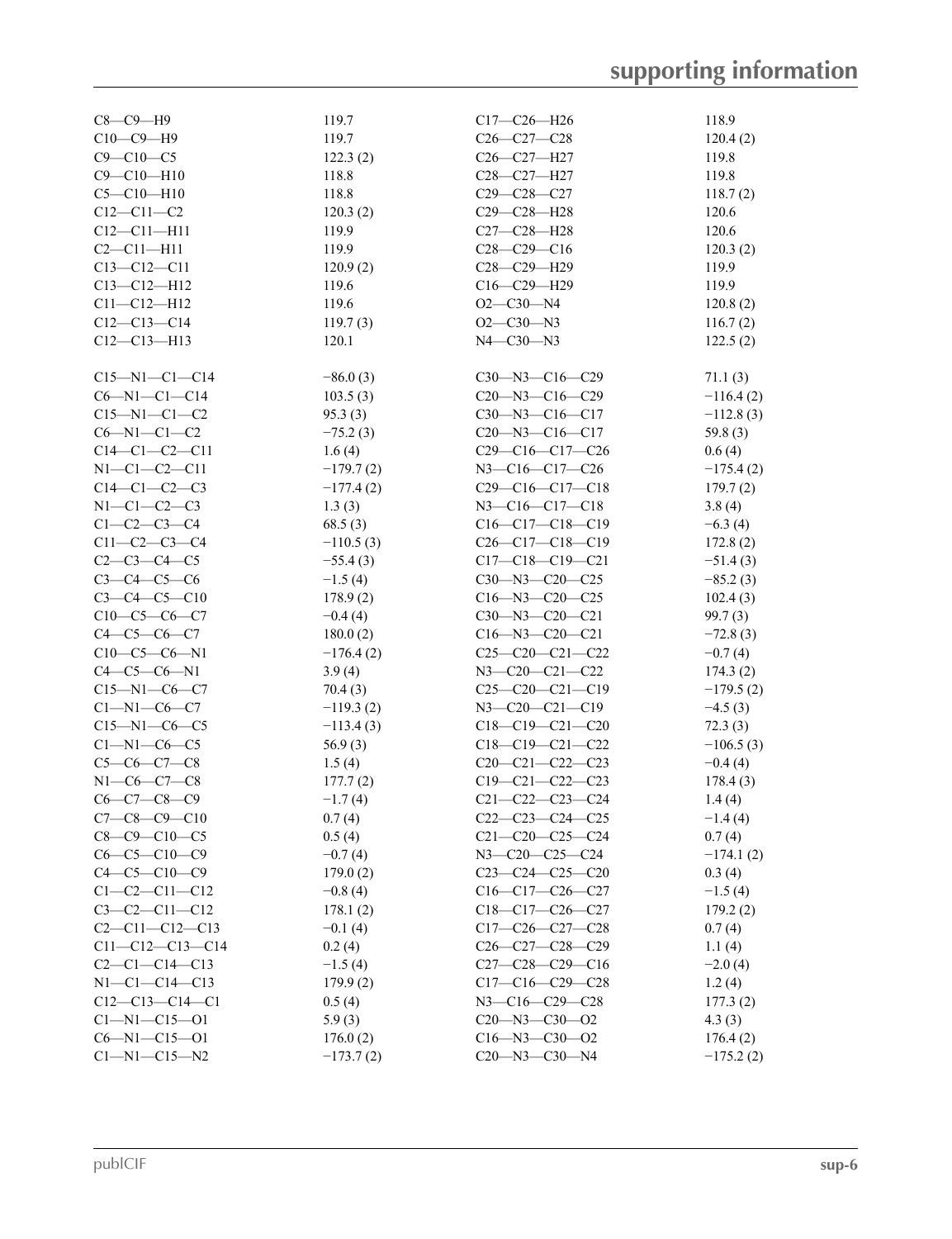| $C6 - N1 - C15 - N2$                         | $-3.6(4)$ |         | $C16 - N3 - C30 - N4$ |             | $-3.1(4)$   |
|----------------------------------------------|-----------|---------|-----------------------|-------------|-------------|
| Hydrogen-bond geometry $(A, \theta)$ for (I) |           |         |                       |             |             |
| $D$ —H… $A$                                  |           | $D-H$   | $H \cdot A$           | $D \cdot A$ | $D$ —H… $A$ |
| $O1 - H1 \cdot C11$                          |           | 0.91(3) | 1.96(3)               | 2.865(2)    | 174(3)      |
| $N2$ —H1 $N$ …Cl1                            |           | 0.93(3) | 2.49(3)               | 3.254(2)    | 139(2)      |
| $N2$ —H2 $N \cdot C12$ <sup>i</sup>          |           | 0.89(3) | 2.44(3)               | 3.208(2)    | 145(2)      |
| $O2$ —H2…Cl2                                 |           | 1.03(4) | 1.86(4)               | 2.889(2)    | 173(3)      |
| $N4 - H3N \cdot C12$                         |           | 0.90(3) | 2.42(3)               | 3.192(2)    | 144(2)      |
| $N4 - H4N \cdot C11$ <sup>ii</sup>           |           | 0.95(3) | 2.34(3)               | 3.179(2)    | 148(2)      |

Symmetry codes: (i) *x*, *y*−1, *z*; (ii) *x*+1, *y*+1, *z*.

#### **(II)**

#### *Crystal data*

 $C_{15}H_{15}N_2O \cdot Cl \cdot H_2O$ *M<sup>r</sup>* = 292.76 Monoclinic, *P*21/*c* Hall symbol: -P 2ybc  $a = 5.3048(3)$  Å  $b = 24.4966$  (14) Å  $c = 11.0163(6)$  Å  $\beta$  = 96.731 (5)<sup>o</sup>  $V = 1421.70(14)$  Å<sup>3</sup> 3  $Z = 4$ 

#### *Data collection*

Oxford Diffraction Xcalibur E diffractometer Radiation source: fine-focus sealed tube Graphite monochromator

## *Refinement*

Refinement on *F*  $2\overline{ }$ Least-squares matrix: full  $R[F^2 > 2\sigma(F^2)] = 0.044$  $wR(F^2) = 0.099$ *S* = 1.03 3507 reflections 201 parameters 0 restraints Primary atom site location: structure-invariant direct methods

 $F(000) = 616$  $D_x = 1.368$  Mg m<sup>-3</sup> Mo *Kα* radiation, *λ* = 0.71073 Å Cell parameters from 2171 reflections  $\theta$  = 3.1–29.8°  $\mu = 0.27$  mm<sup>-1</sup>  $T = 123 \text{ K}$ Block, colourless  $0.25 \times 0.22 \times 0.18$  mm

*Oxford Diffraction Xcalibur E*<br>
diffractometer<br>
Radiation source: fine-focus sealed tube<br>
Radiation source: fine-focus sealed tube<br> *CrysAlis PRO*, Oxford Diffraction Ltd., Version<br>
1.171.34.40 (release 27-08-2010 CrysAl 1.171.34.40 (release 27-08-2010 CrysAlis171 .NET) (compiled Aug 27 2010,11:50:40) Empirical absorption correction using spherical harmonics, implemented in SCALE3 ABSPACK scaling algorithm.  $T_{\text{min}} = 0.967, T_{\text{max}} = 1.000$ 7044 measured reflections 3507 independent reflections 2477 reflections with  $I > 2\sigma(I)$  $R_{\text{int}} = 0.032$  $\theta_{\text{max}} = 29.0^{\circ}, \theta_{\text{min}} = 3.1^{\circ}$  $h = -7 \rightarrow 6$  $k = -29 \rightarrow 31$ *l* = −15→14

> Secondary atom site location: difference Fourier map Hydrogen site location: inferred from neighbouring sites H atoms treated by a mixture of independent and constrained refinement  $w = 1/[\sigma^2 (F_0^2) + (0.0362P)^2 + 0.1996P]$

where  $P = (F_0^2 + 2F_c^2)/3$  $(\Delta/\sigma)_{\text{max}} = 0.001$  $\Delta\rho_{\rm max}$  = 0.27 e Å<sup>-3</sup>  $\Delta\rho_{\rm min} = -0.27 \text{ e } \text{Å}^{-3}$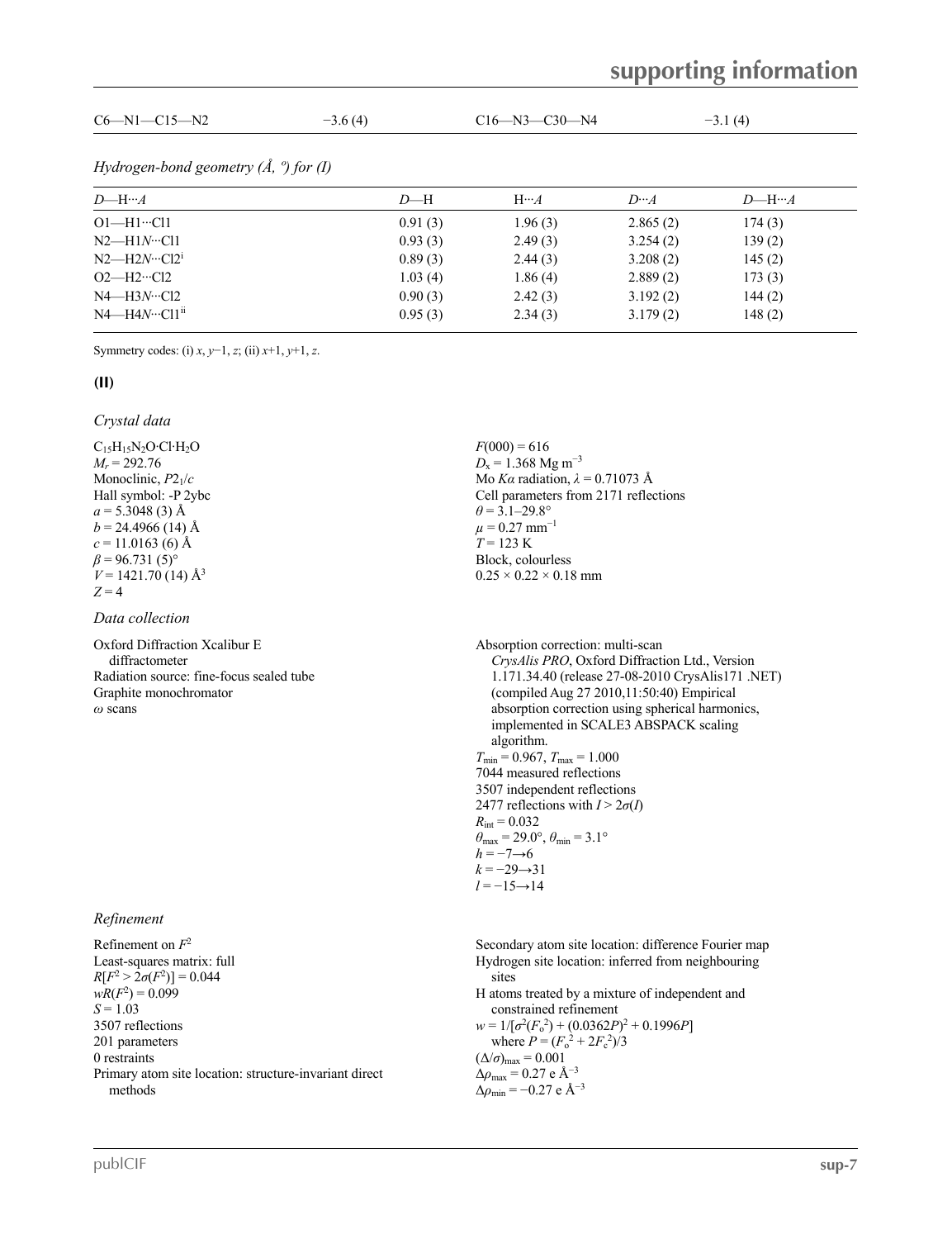#### *Special details*

#### *Refinement*

Refinement of  $F^2$  against ALL reflections. The weighted *R*-factor *wR* and goodness of fit *S* are based on  $F^2$ , conventional *R*-factors *R* are based on *F*, with *F* set to zero for negative  $F^2$ . The threshold expression of  $F^2 > 2\sigma(F^2)$  is used only for calculating *R*-factors(gt) *etc*. and is not relevant to the choice of reflections for refinement. *R*-factors based on  $F<sup>2</sup>$  are statistically about twice as large as those based on  $F$ , and *R*- factors based on ALL data will be even larger.

*Fractional atomic coordinates and isotropic or equivalent isotropic displacement parameters (Å <sup>2</sup>) for (II)*

|                  | $\boldsymbol{x}$ | $\mathcal{Y}$ | $\boldsymbol{Z}$ | $U_{\rm iso}*/U_{\rm eq}$ |
|------------------|------------------|---------------|------------------|---------------------------|
| Cl1              | 0.22098(8)       | 0.54240(2)    | 0.68704(4)       | 0.02364(13)               |
| O <sub>1</sub>   | 0.3193(2)        | 0.35371(5)    | 0.42865(12)      | 0.0195(3)                 |
| O1W              | 0.2533(3)        | 0.40465(6)    | 0.23288(12)      | 0.0221(3)                 |
| N1               | 0.5160(3)        | 0.36537(6)    | 0.61893(13)      | 0.0153(3)                 |
| N2               | 0.2632(3)        | 0.43409(7)    | 0.52585(16)      | 0.0206(4)                 |
| C1               | 0.5617(3)        | 0.39448(7)    | 0.73387(16)      | 0.0153(4)                 |
| $\rm C2$         | 0.4221(3)        | 0.37804(8)    | 0.82641(16)      | 0.0174(4)                 |
| C <sub>3</sub>   | 0.2334(3)        | 0.33258(8)    | 0.80044(17)      | 0.0197(4)                 |
| H <sub>3</sub> A | 0.1249           | 0.3403        | 0.7230           | $0.024*$                  |
| H3B              | 0.1226           | 0.3309        | 0.8667           | $0.024*$                  |
| C4               | 0.3647(4)        | 0.27728(8)    | 0.79053(17)      | 0.0204(4)                 |
| H <sub>4</sub> A | 0.4579           | 0.2688        | 0.8715           | $0.025*$                  |
| H <sub>4</sub> B | 0.2307           | 0.2492        | 0.7738           | $0.025*$                  |
| C <sub>5</sub>   | 0.5485(3)        | 0.27070(8)    | 0.69585(16)      | 0.0178(4)                 |
| C6               | 0.6178(3)        | 0.31080(8)    | 0.61605(16)      | 0.0164(4)                 |
| $\rm C7$         | 0.6633(4)        | 0.21941(8)    | 0.68785(19)      | 0.0252(5)                 |
| H7               | 0.6189           | 0.1908        | 0.7396           | $0.030*$                  |
| C8               | 0.8387(4)        | 0.20906(9)    | 0.60743(19)      | 0.0283(5)                 |
| H8               | 0.9121           | 0.1738        | 0.6041           | $0.034*$                  |
| C9               | 0.9075(4)        | 0.25027(9)    | 0.53148(19)      | 0.0270(5)                 |
| H9               | 1.0302           | 0.2436        | 0.4770           | $0.032*$                  |
| C10              | 0.7963(3)        | 0.30103(8)    | 0.53575(17)      | 0.0201(4)                 |
| H10              | 0.8419           | 0.3294        | 0.4837           | $0.024*$                  |
| C11              | 0.4745(4)        | 0.40282(8)    | 0.94024(17)      | 0.0227(4)                 |
| H11              | 0.3804           | 0.3928        | 1.0050           | $0.027*$                  |
| C12              | 0.6633(4)        | 0.44207(8)    | 0.95966(18)      | 0.0246(5)                 |
| H12              | 0.6994           | 0.4583        | 1.0381           | $0.030*$                  |
| C13              | 0.7997(4)        | 0.45781(8)    | 0.86587(17)      | 0.0231(4)                 |
| H13              | 0.9279           | 0.4849        | 0.8799           | $0.028*$                  |
| C14              | 0.7491(3)        | 0.43393(8)    | 0.75109(17)      | 0.0188(4)                 |
| H14              | 0.8412           | 0.4445        | 0.6859           | $0.023*$                  |
| C15              | 0.3652(3)        | 0.38528(7)    | 0.52315(16)      | 0.0156(4)                 |
| H1               | 0.284(5)         | 0.3755(11)    | 0.355(2)         | $0.059(8)$ *              |
| H1N              | 0.288(4)         | 0.4565(10)    | 0.586(2)         | $0.036(7)$ *              |
| H1W              | 0.112(5)         | 0.4259(11)    | 0.239(2)         | $0.055(8)$ *              |
| H <sub>2</sub> N | 0.150(4)         | 0.4426(9)     | 0.463(2)         | $0.033(6)$ *              |
| H2W              | 0.381(5)         | 0.4265(11)    | 0.244(2)         | $0.058(9)$ *              |

#### *Atomic displacement parameters (Å <sup>2</sup>) for (II)*

|                 | $\tau$ <sub><math>\pi</math></sub> | T122      | - 153     | T 712     | T13         | $+12$        |
|-----------------|------------------------------------|-----------|-----------|-----------|-------------|--------------|
| Cl <sub>1</sub> | 0.0191(2)                          | 0.0264(3) | 0.0251(3) | 0.0011(2) | 0.00162(18) | $-0.0048(2)$ |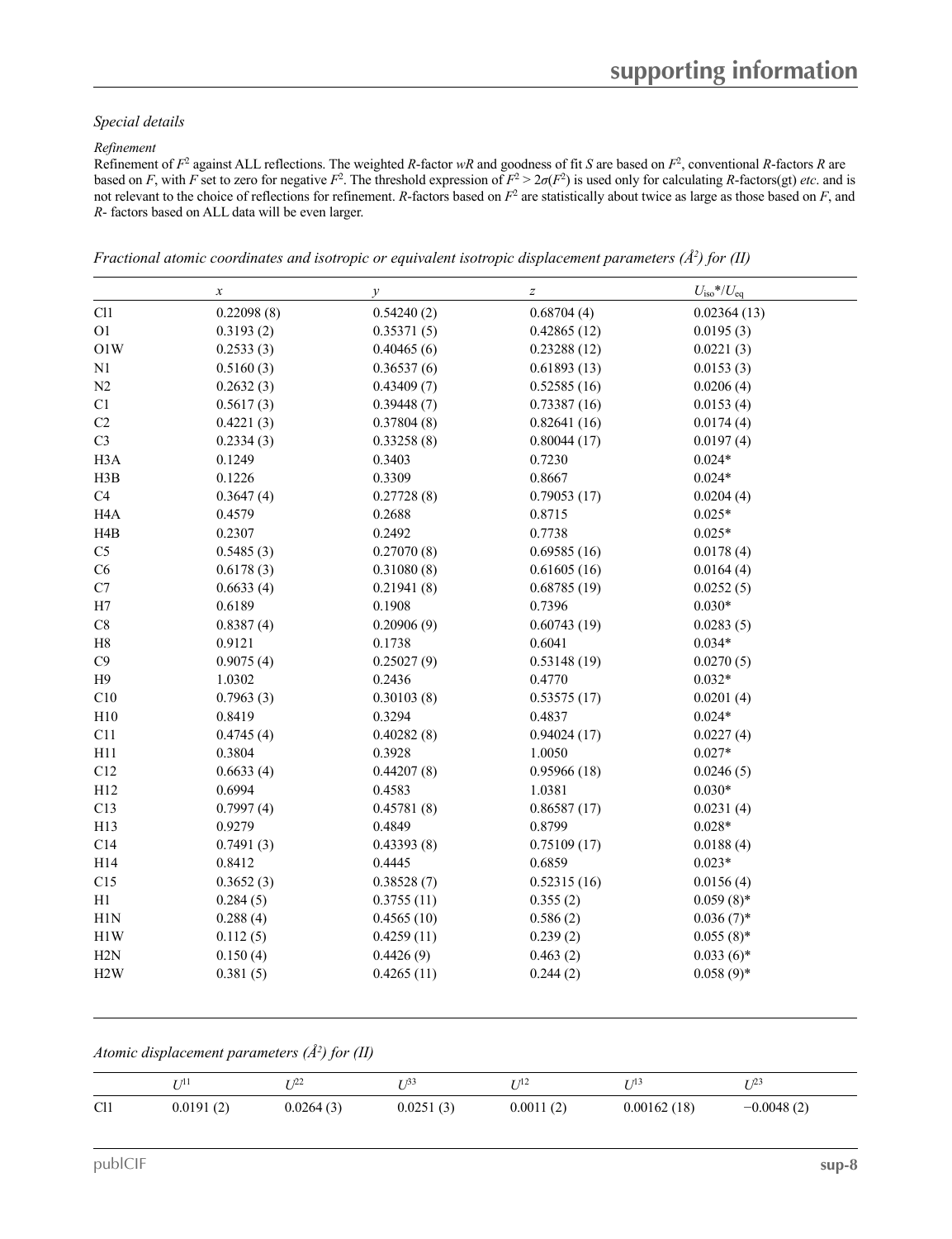| O1             | 0.0249(7)  | 0.0190(7)  | 0.0142(7)  | $-0.0008(6)$ | 0.0009(6)     | $-0.0010(5)$ |  |
|----------------|------------|------------|------------|--------------|---------------|--------------|--|
| O1W            | 0.0223(7)  | 0.0255(8)  | 0.0185(7)  | 0.0008(7)    | 0.0023(6)     | 0.0008(6)    |  |
| N1             | 0.0181(7)  | 0.0154(8)  | 0.0128(7)  | 0.0002(6)    | 0.0031(6)     | $-0.0004(6)$ |  |
| N <sub>2</sub> | 0.0251(9)  | 0.0214(9)  | 0.0147(8)  | 0.0042(7)    | 0.0001(7)     | $-0.0008(7)$ |  |
| C <sub>1</sub> | 0.0168(8)  | 0.0157(9)  | 0.0130(9)  | 0.0032(7)    | 0.0003(7)     | $-0.0015(7)$ |  |
| C2             | 0.0169(9)  | 0.0181(10) | 0.0168(9)  | 0.0019(8)    | 0.0005(7)     | 0.0008(7)    |  |
| C <sub>3</sub> | 0.0175(9)  | 0.0237(10) | 0.0187(10) | $-0.0019(8)$ | 0.0056(8)     | 0.0020(8)    |  |
| C4             | 0.0212(9)  | 0.0195(10) | 0.0204(10) | $-0.0040(8)$ | 0.0011(8)     | 0.0025(8)    |  |
| C5             | 0.0167(9)  | 0.0185(10) | 0.0172(9)  | $-0.0024(8)$ | $-0.0025(8)$  | $-0.0017(8)$ |  |
| C <sub>6</sub> | 0.0153(8)  | 0.0152(9)  | 0.0176(9)  | 0.0009(7)    | $-0.0026(7)$  | $-0.0032(7)$ |  |
| C7             | 0.0270(10) | 0.0194(10) | 0.0275(11) | 0.0001(9)    | $-0.0036(9)$  | 0.0012(9)    |  |
| C8             | 0.0278(10) | 0.0220(11) | 0.0329(12) | 0.0070(9)    | $-0.0055(10)$ | $-0.0075(9)$ |  |
| C9             | 0.0225(9)  | 0.0322(12) | 0.0259(11) | 0.0041(9)    | 0.0012(9)     | $-0.0100(9)$ |  |
| C10            | 0.0186(9)  | 0.0235(10) | 0.0179(9)  | $-0.0022(8)$ | 0.0006(8)     | $-0.0043(8)$ |  |
| C11            | 0.0258(10) | 0.0263(11) | 0.0164(9)  | 0.0024(9)    | 0.0045(8)     | $-0.0007(8)$ |  |
| C12            | 0.0307(10) | 0.0254(11) | 0.0165(10) | 0.0021(9)    | $-0.0020(8)$  | $-0.0042(8)$ |  |
| C13            | 0.0238(10) | 0.0184(10) | 0.0256(11) | $-0.0018(9)$ | $-0.0039(8)$  | $-0.0011(8)$ |  |
| C14            | 0.0193(9)  | 0.0177(10) | 0.0197(10) | 0.0013(8)    | 0.0033(7)     | 0.0025(8)    |  |
| C15            | 0.0157(8)  | 0.0165(9)  | 0.0153(9)  | $-0.0024(7)$ | 0.0051(7)     | 0.0006(7)    |  |
|                |            |            |            |              |               |              |  |

## *Geometric parameters (Å, º) for (II)*

| $O1 - C15$       | 1.297(2)   | $C4 - H4B$     | 0.9900     |
|------------------|------------|----------------|------------|
| $O1 - H1$        | 0.97(3)    | $C5-C6$        | 1.396(3)   |
| $O1W - H1W$      | 0.92(3)    | $C5-C7$        | 1.404(3)   |
| $O1W - H2W$      | 0.86(3)    | $C6 - C10$     | 1.390(3)   |
| NI—C15           | 1.339(2)   | $C7-C8$        | 1.381(3)   |
| $N1-C6$          | 1.444(2)   | $C7 - H7$      | 0.9500     |
| $N1 - C1$        | 1.449(2)   | $C8 - C9$      | 1.387(3)   |
| $N2 - C15$       | 1.314(2)   | $C8 - H8$      | 0.9500     |
| $N2 - H1N$       | 0.86(2)    | $C9 - C10$     | 1.379(3)   |
| $N2 - H2N$       | 0.89(2)    | $C9 - H9$      | 0.9500     |
| $C1 - C14$       | 1.384(3)   | $C10$ —H $10$  | 0.9500     |
| $C1-C2$          | 1.388(2)   | $C11 - C12$    | 1.387(3)   |
| $C2 - C11$       | 1.392(3)   | $C11 - H11$    | 0.9500     |
| $C2-C3$          | 1.502(3)   | $C12 - C13$    | 1.384(3)   |
| $C3-C4$          | 1.533(3)   | $C12 - H12$    | 0.9500     |
| $C3$ —H3A        | 0.9900     | $C13 - C14$    | 1.390(3)   |
| $C3$ —H3B        | 0.9900     | $C13 - H13$    | 0.9500     |
| $C4 - C5$        | 1.518(3)   | $C14 - H14$    | 0.9500     |
| $C4 - H4A$       | 0.9900     |                |            |
| $C15 - O1 - H1$  | 110.2(16)  | $C10-C6-N1$    | 117.25(17) |
| H1W-O1W-H2W      | 106(2)     | $C5-C6-N1$     | 120.72(16) |
| $C15 - N1 - C6$  | 120.69(14) | $C8-C7-C5$     | 122.31(19) |
| $C15 - N1 - C1$  | 122.19(15) | $C8-C7-H7$     | 118.8      |
| $C6 - N1 - C1$   | 116.77(14) | $C5-C7-H7$     | 118.8      |
| $C15 - N2 - H1N$ | 124.8(15)  | $C7 - C8 - C9$ | 119.86(19) |
| $C15 - N2 - H2N$ | 116.1(15)  | $C7-C8-H8$     | 120.1      |
| $H1N-M2-H2N$     | 119(2)     | $C9 - C8 - H8$ | 120.1      |
| $C14-C1-C2$      | 122.59(16) | $C10-C9-C8$    | 119.46(19) |
| $C14-C1-N1$      | 120.50(16) | $C10-C9-H9$    | 120.3      |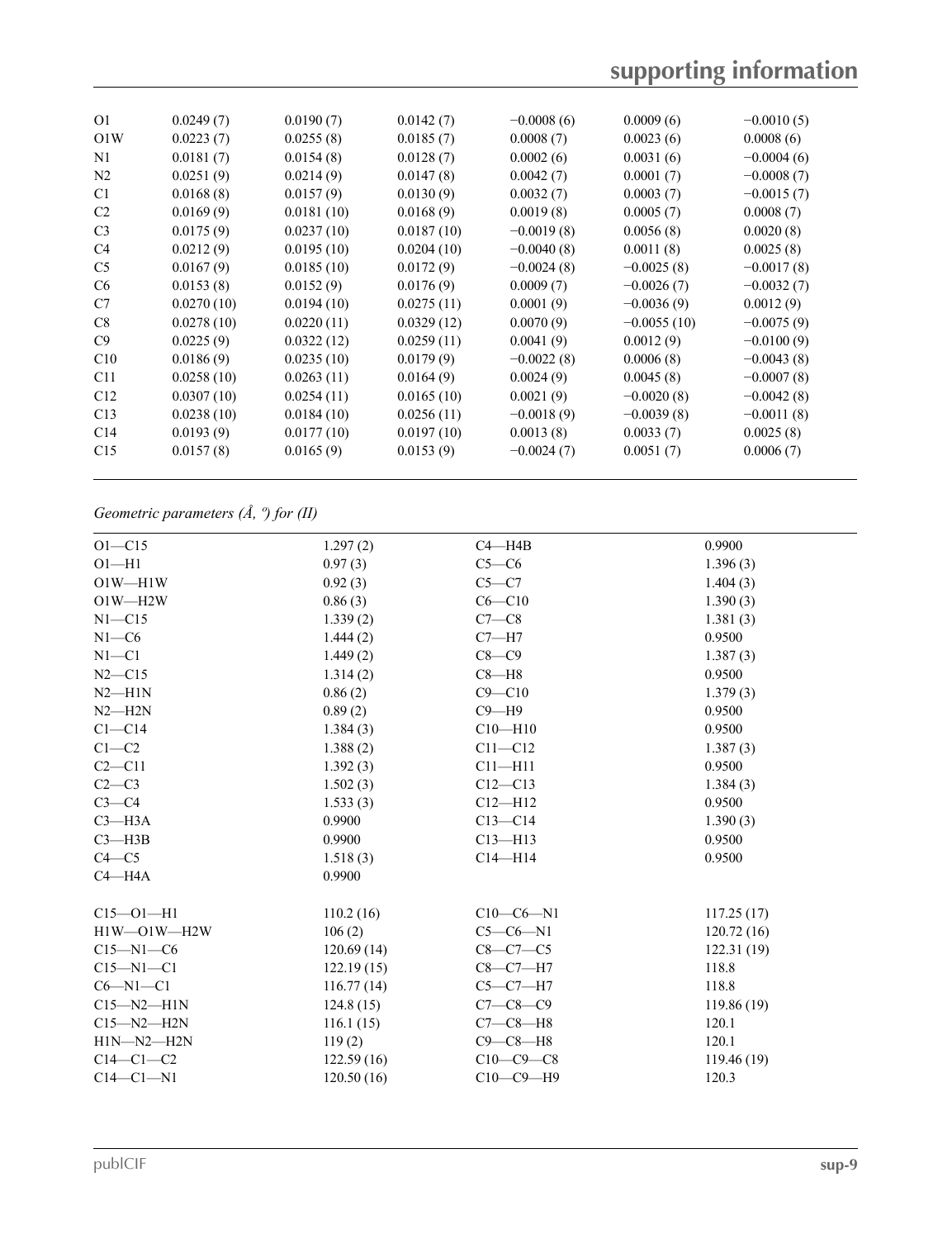| $C2-C1-N1$            | 116.75(16)    | $C8-C9-H9$              | 120.3         |
|-----------------------|---------------|-------------------------|---------------|
| $C1-C2-C11$           | 117.89(17)    | $C9 - C10 - C6$         | 120.18(19)    |
| $C1-C2-C3$            | 118.43 (16)   | $C9 - C10 - H10$        | 119.9         |
| $C11-C2-C3$           | 123.59(17)    | $C6 - C10 - H10$        | 119.9         |
| $C2-C3-C4$            | 111.75(15)    | $C12 - C11 - C2$        | 120.39(18)    |
| $C2-C3-H3A$           | 109.3         | $C12 - C11 - H11$       | 119.8         |
| $C4-C3-H3A$           | 109.3         | $C2 - C11 - H11$        | 119.8         |
| $C2-C3$ -H3B          | 109.3         | $C13 - C12 - C11$       | 120.62(18)    |
| $C4-C3-H3B$           | 109.3         | $C13 - C12 - H12$       | 119.7         |
| $H3A - C3 - H3B$      | 107.9         | $C11 - C12 - H12$       | 119.7         |
| $C5-C4-C3$            | 118.47(16)    | $C12 - C13 - C14$       | 119.98(18)    |
| $C5-C4$ $-H4A$        | 107.7         | $C12 - C13 - H13$       | 120.0         |
| $C3-C4-H4A$           | 107.7         | $C14 - C13 - H13$       | 120.0         |
| $C5-C4$ -H4B          | 107.7         | $Cl - Cl4 - Cl3$        | 118.52(18)    |
| $C3-C4-H4B$           | 107.7         | $Cl - Cl4 - H14$        | 120.7         |
| H4A-C4-H4B            | 107.1         | $C13 - C14 - H14$       | 120.7         |
| $C6-C5-C7$            | 116.23(17)    | $O1 - C15 - N2$         | 121.44(17)    |
| $C6-C5-C4$            | 126.58(17)    | $O1 - C15 - N1$         | 117.00(16)    |
| $C7-C5-C4$            | 117.18(17)    | $N2 - C15 - N1$         | 121.53(17)    |
| $C10-C6-C5$           | 121.94(18)    |                         |               |
|                       |               |                         |               |
| $C15 - N1 - C1 - C14$ | $-85.0(2)$    | $Cl-M1-C6-C5$           | 58.2(2)       |
| $C6 - N1 - C1 - C14$  | 101.7(2)      | $C6 - C5 - C7 - C8$     | 1.1(3)        |
| $C15 - N1 - C1 - C2$  | 99.4(2)       | $C4 - C5 - C7 - C8$     | $-178.24(17)$ |
| $C6 - N1 - C1 - C2$   | $-73.8(2)$    | $C5 - C7 - C8 - C9$     | 0.3(3)        |
| $C14-C1-C2-C11$       | 0.3(3)        | $C7-C8-C9-C10$          | $-1.1(3)$     |
| $N1 - C1 - C2 - C11$  | 175.75(16)    | $C8 - C9 - C10 - C6$    | 0.3(3)        |
| $C14-C1-C2-C3$        | $-176.46(17)$ | $C5-C6-C10-C9$          | 1.2(3)        |
| $N1-C1-C2-C3$         | $-1.0(2)$     | $N1-C6-C10-C9$          | 177.79(16)    |
| $C1 - C2 - C3 - C4$   | 71.6(2)       | $C1 - C2 - C11 - C12$   | $-0.9(3)$     |
| $C11 - C2 - C3 - C4$  | $-105.0(2)$   | $C3-C2-C11-C12$         | 175.67(18)    |
| $C2 - C3 - C4 - C5$   | $-57.9(2)$    | $C2 - C11 - C12 - C13$  | 1.0(3)        |
| $C3 - C4 - C5 - C6$   | 1.5(3)        | $C11 - C12 - C13 - C14$ | $-0.4(3)$     |
| $C3 - C4 - C5 - C7$   | $-179.22(16)$ | $C2 - C1 - C14 - C13$   | 0.2(3)        |
| $C7-C5-C6-C10$        | $-1.9(2)$     | $N1 - C1 - C14 - C13$   | $-175.05(16)$ |
| $C4 - C5 - C6 - C10$  | 177.41(16)    | $C12-C13-C14-C1$        | $-0.2(3)$     |
| $C7 - C5 - C6 - N1$   | $-178.36(15)$ | $C6 - N1 - C15 - O1$    | $-0.9(2)$     |
| $C4-C5-C6-N1$         | 0.9(3)        | $Cl - N1 - Cl5 - O1$    | $-173.93(15)$ |
| $C15 - N1 - C6 - C10$ | 68.2(2)       | $C6 - N1 - C15 - N2$    | 177.44(17)    |
| $Cl - N1 - C6 - C10$  | $-118.44(17)$ | $Cl-M1-C15-N2$          | 4.5(3)        |
| $C15 - N1 - C6 - C5$  | $-115.18(19)$ |                         |               |

# *Hydrogen-bond geometry (Å, º) for (II)*

| $D$ —H… $A$                    | $D$ —H  | $H \cdots A$ | $D \cdot A$ | $D$ —H… $A$ |
|--------------------------------|---------|--------------|-------------|-------------|
| $O1$ —H $1 \cdot O1W$          | 0.97(3) | 1.51(3)      | 2.4807(18)  | 173(3)      |
| $N2$ —H1 $N$ …Cl1              | 0.86(2) | 2.42(3)      | 3.2151(19)  | 153(2)      |
| $N2$ —H2 $N$ …Cl1 <sup>1</sup> | 0.89(2) | 2.45(2)      | 3.3192(18)  | 168.9(19)   |
| $O1W$ —H1W…Cl1 <sup>1</sup>    | 0.92(3) | 2.17(3)      | 3.0513(16)  | 159(2)      |
| $O1W$ —H2W…Cl1 <sup>ii</sup>   | 0.86(3) | 2.29(3)      | 3.1084(16)  | 159(2)      |
|                                |         |              |             |             |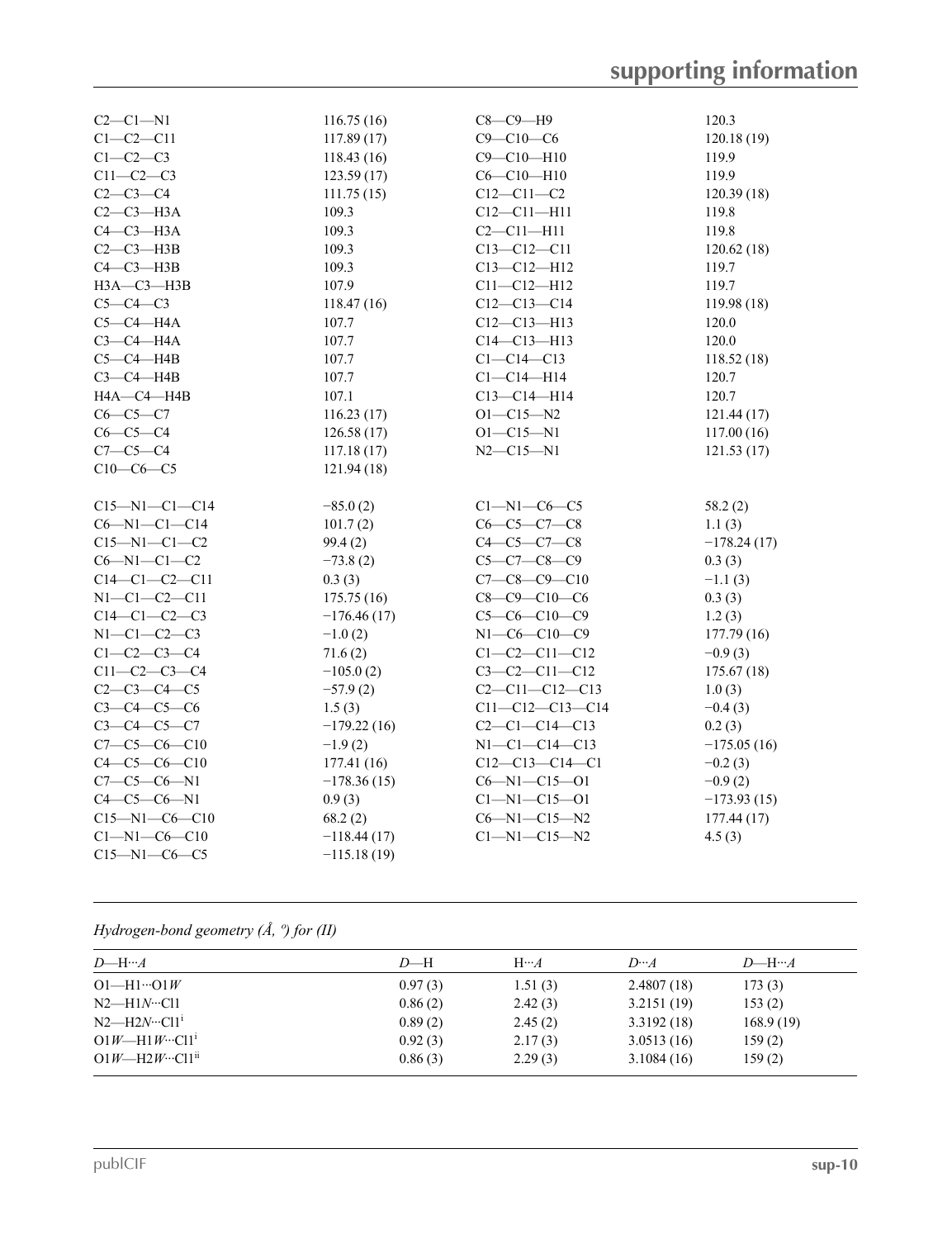Symmetry codes: (i) −*x*, −*y*+1, −*z*+1; (ii) −*x*+1, −*y*+1, −*z*+1.

#### **(III)**

#### *Crystal data*

 $C_{15}H_{15}N_2O·Br·H_2O$ *M<sup>r</sup>* = 337.22 Monoclinic, *P*21/*c* Hall symbol: -P 2ybc  $a = 5.4857(2)$  Å  $b = 24.5526(9)$  Å  $c = 10.9796$  (4) Å  $\beta$  = 96.931 (3)<sup>°</sup>  $V = 1468.02(9)$  Å<sup>3</sup> 3  $Z = 4$ 

#### *Data collection*

Oxford Diffraction Xcalibur E diffractometer Radiation source: fine-focus sealed tube Graphite monochromator

#### *Refinement*

| Refinement on $F^2$<br>Least-squares matrix: full      | Secondary atom site location: difference Fourier map<br>Hydrogen site location: inferred from neighbouring |
|--------------------------------------------------------|------------------------------------------------------------------------------------------------------------|
| $R[F^2 > 2\sigma(F^2)] = 0.036$                        | sites                                                                                                      |
| $wR(F^2) = 0.078$                                      | H atoms treated by a mixture of independent and                                                            |
| $S = 1.02$<br>3324 reflections                         | constrained refinement<br>$w = 1/[\sigma^2(F_0^2) + (0.0282P)^2 + 0.7435P]$                                |
| 201 parameters                                         | where $P = (F_0^2 + 2F_c^2)/3$                                                                             |
| 4 restraints                                           | $(\Delta/\sigma)_{\text{max}} = 0.001$                                                                     |
| Primary atom site location: structure-invariant direct | $\Delta\rho_{\text{max}} = 0.67 \text{ e A}^{-3}$                                                          |
| methods                                                | $\Delta\rho_{\rm min} = -0.39$ e $\rm \AA^{-3}$                                                            |

#### *Special details*

*Refinement*

Refinement of  $F^2$  against ALL reflections. The weighted *R*-factor *wR* and goodness of fit *S* are based on  $F^2$ , conventional *R*-factors *R* are based on *F*, with *F* set to zero for negative  $F^2$ . The threshold expression of  $F^2 > 2\sigma(F^2)$  is used only for calculating *R*-factors(gt) *etc*. and is not relevant to the choice of reflections for refinement. *R*-factors based on  $F<sup>2</sup>$  are statistically about twice as large as those based on  $F$ , and *R*- factors based on ALL data will be even larger.

| Fractional atomic coordinates and isotropic or equivalent isotropic displacement parameters ( $\AA^2$ ) for (III) |  |  |  |
|-------------------------------------------------------------------------------------------------------------------|--|--|--|
|                                                                                                                   |  |  |  |

|                | ∼          |              |             | $U_{\rm iso}*/U_{\rm eq}$ |  |
|----------------|------------|--------------|-------------|---------------------------|--|
| Br1            | 0.23260(4) | 0.545139(11) | 0.68613(2)  | 0.02088(9)                |  |
| O <sub>1</sub> | 0.6696(3)  | 0.64943(8)   | 0.57548(17) | 0.0178(4)                 |  |

 $F(000) = 688$ *D*<sub>x</sub> = 1.526 Mg m<sup>-3</sup> Mo *Kα* radiation, *λ* = 0.71073 Å Cell parameters from 2990 reflections  $\theta$  = 3.1–29.2°  $\mu$  = 2.80 mm<sup>-1</sup>  $T = 123 \text{ K}$ Prism, colourless  $0.25 \times 0.20 \times 0.15$  mm

*Oxford Diffraction Xcalibur E*<br>
diffractometer<br>
Radiation source: fine-focus sealed tube<br>
Radiation source: fine-focus sealed tube<br> *CrysAlis PRO*, Oxford Diffraction Ltd., Version<br>
1.171.34.40 (release 27-08-2010 CrysAl 1.171.34.40 (release 27-08-2010 CrysAlis171 .NET) (compiled Aug 27 2010,11:50:40) Empirical absorption correction using spherical harmonics, implemented in SCALE3 ABSPACK scaling algorithm.  $T_{\text{min}} = 0.794, T_{\text{max}} = 1.000$ 6786 measured reflections 3324 independent reflections 2687 reflections with  $I > 2\sigma(I)$  $R_{\text{int}} = 0.028$  $\theta_{\text{max}} = 27.5^{\circ}, \theta_{\text{min}} = 3.1^{\circ}$  $h = -7 \rightarrow 4$ *k* = −27→31 *l* = −13→14

> Secondary atom site location: difference Fourier map Hydrogen site location: inferred from neighbouring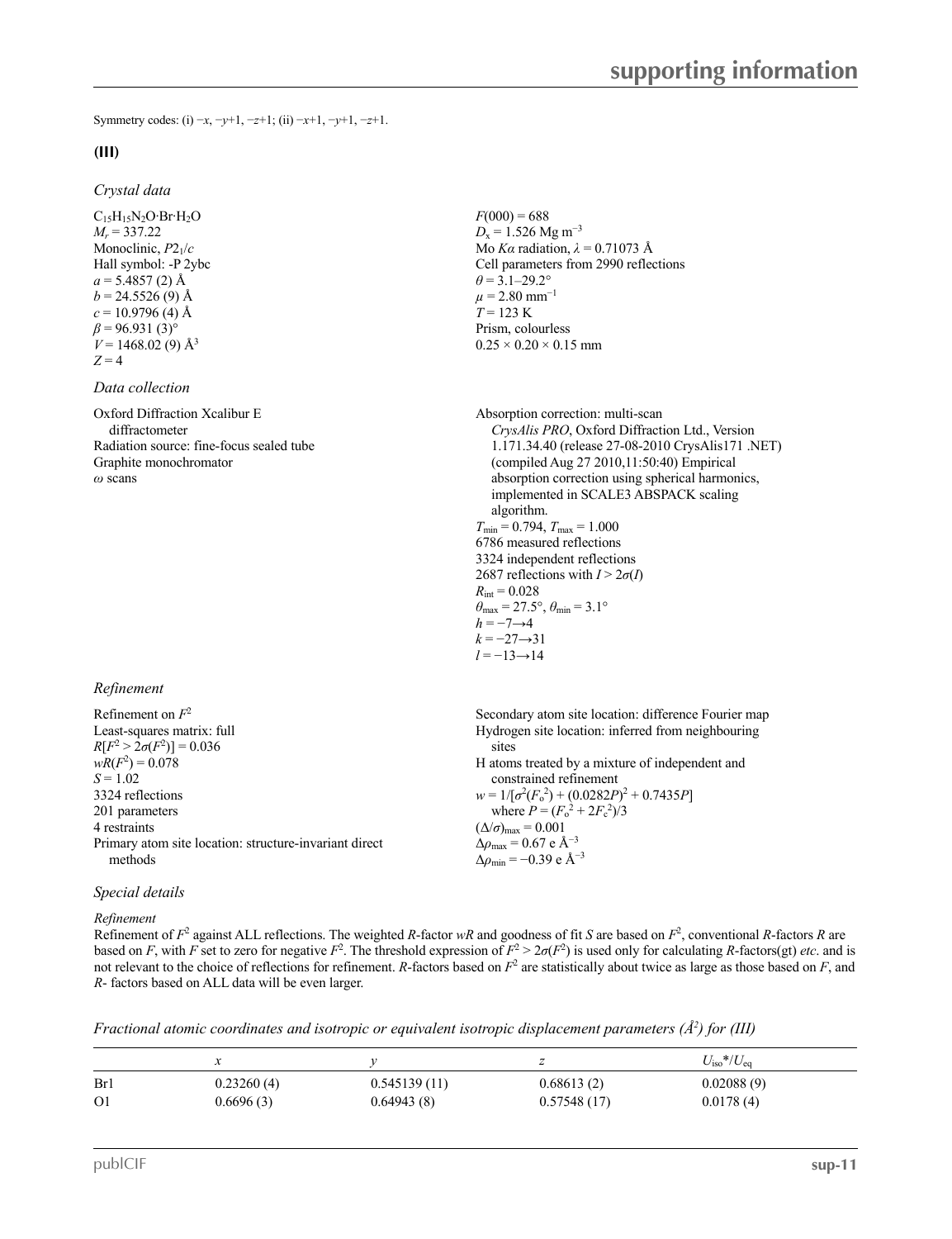| O1W              | 0.7590(3) | 0.60056(8)  | 0.77670(17) | 0.0209(4)    |
|------------------|-----------|-------------|-------------|--------------|
| N1               | 0.4675(3) | 0.63562(9)  | 0.38819(18) | 0.0139(4)    |
| N <sub>2</sub>   | 0.7246(4) | 0.56885(10) | 0.4784(2)   | 0.0194(5)    |
| C1               | 0.3659(4) | 0.69024(10) | 0.3908(2)   | 0.0152(5)    |
| C2               | 0.4346(4) | 0.73025(11) | 0.3119(2)   | 0.0177(6)    |
| C <sub>3</sub>   | 0.6149(5) | 0.72373(11) | 0.2181(3)   | 0.0224(6)    |
| H <sub>3</sub> A | 0.7445    | 0.7516      | 0.2362      | $0.027*$     |
| H3B              | 0.5263    | 0.7325      | 0.1365      | $0.027*$     |
| C4               | 0.7425(5) | 0.66865(11) | 0.2077(2)   | 0.0208(6)    |
| H <sub>4</sub> A | 0.8500    | 0.6706      | 0.1416      | $0.025*$     |
| H <sub>4</sub> B | 0.8473    | 0.6609      | 0.2856      | $0.025*$     |
| $\rm{C}5$        | 0.5615(4) | 0.62304(11) | 0.1805(2)   | 0.0159(5)    |
| ${\rm C6}$       | 0.4244(4) | 0.60684(10) | 0.2730(2)   | 0.0144(5)    |
| C7               | 0.5138(5) | 0.59752(12) | 0.0668(2)   | 0.0238(6)    |
| H7               | 0.6057    | 0.6073      | 0.0021      | $0.029*$     |
| $\mbox{C}8$      | 0.3328(5) | 0.55798(12) | 0.0476(3)   | 0.0255(7)    |
| $\rm H8$         | 0.3017    | 0.5410      | $-0.0304$   | $0.031*$     |
| $\rm{C}9$        | 0.1970(5) | 0.54294(11) | 0.1402(3)   | 0.0230(6)    |
| H9               | 0.0724    | 0.5160      | 0.1255      | $0.028*$     |
| C10              | 0.2431(5) | 0.56730(11) | 0.2551(2)   | 0.0186(6)    |
| H10              | 0.1524    | 0.5571      | 0.3199      | $0.022*$     |
| C11              | 0.3226(5) | 0.78114(12) | 0.3188(3)   | 0.0270(7)    |
| H11              | 0.3655    | 0.8097      | 0.2671      | $0.032*$     |
| C12              | 0.1501(5) | 0.79107(12) | 0.3992(3)   | 0.0306(7)    |
| H12              | 0.0781    | 0.8261      | 0.4025      | $0.037*$     |
| C13              | 0.0837(5) | 0.74979(12) | 0.4743(3)   | 0.0272(7)    |
| H13              | $-0.0360$ | 0.7563      | 0.5283      | $0.033*$     |
| C14              | 0.1917(5) | 0.69905(12) | 0.4707(2)   | 0.0199(6)    |
| H14              | 0.1474    | 0.6705      | 0.5222      | $0.024*$     |
| C15              | 0.6217(4) | 0.61702(10) | 0.4822(2)   | 0.0146(5)    |
| H1N              | 0.844(4)  | 0.5600(13)  | 0.532(2)    | $0.037(10)*$ |
| H <sub>1</sub> W | 0.639(5)  | 0.5774(12)  | 0.773(3)    | $0.051(11)*$ |
| H1               | 0.708(6)  | 0.6333(15)  | 0.642(3)    | $0.041(10)*$ |
| H2N              | 0.698(6)  | 0.5474(11)  | 0.416(2)    | $0.034(9)*$  |
| H2W              | 0.894(5)  | 0.5824(14)  | 0.777(3)    | $0.057(12)*$ |
|                  |           |             |             |              |

*Atomic displacement parameters (Å <sup>2</sup>) for (III)*

|                | $U^{11}$    | $L^{22}$    | $U^{33}$    | $U^{12}$      | $U^{13}$      | $U^{23}$       |
|----------------|-------------|-------------|-------------|---------------|---------------|----------------|
| Br1            | 0.01676(14) | 0.02352(16) | 0.02204(15) | 0.00066(11)   | 0.00097(10)   | $-0.00367(12)$ |
| O <sub>1</sub> | 0.0246(10)  | 0.0175(10)  | 0.0105(9)   | $-0.0003(8)$  | $-0.0007(8)$  | $-0.0022(8)$   |
| O1W            | 0.0215(10)  | 0.0240(11)  | 0.0172(10)  | $-0.0010(9)$  | 0.0025(8)     | $-0.0015(8)$   |
| N1             | 0.0163(10)  | 0.0135(11)  | 0.0120(10)  | 0.0004(8)     | 0.0022(8)     | $-0.0011(9)$   |
| N <sub>2</sub> | 0.0245(12)  | 0.0185(13)  | 0.0144(12)  | 0.0052(10)    | $-0.0012(10)$ | $-0.0024(10)$  |
| C <sub>1</sub> | 0.0145(12)  | 0.0148(13)  | 0.0150(12)  | 0.0009(10)    | $-0.0040(10)$ | $-0.0027(11)$  |
| C2             | 0.0155(12)  | 0.0159(14)  | 0.0200(13)  | $-0.0023(10)$ | $-0.0047(11)$ | $-0.0012(11)$  |
| C <sub>3</sub> | 0.0238(14)  | 0.0197(15)  | 0.0229(14)  | $-0.0049(12)$ | 0.0002(12)    | 0.0064(12)     |
| C <sub>4</sub> | 0.0198(13)  | 0.0250(16)  | 0.0182(14)  | $-0.0047(11)$ | 0.0052(11)    | 0.0032(12)     |
| C <sub>5</sub> | 0.0168(12)  | 0.0167(14)  | 0.0145(13)  | 0.0010(10)    | 0.0026(10)    | 0.0021(11)     |
| C <sub>6</sub> | 0.0160(12)  | 0.0152(13)  | 0.0112(12)  | 0.0034(10)    | $-0.0011(10)$ | $-0.0013(10)$  |
| C7             | 0.0307(15)  | 0.0285(16)  | 0.0132(13)  | 0.0046(12)    | 0.0066(12)    | 0.0027(12)     |
| C8             | 0.0340(16)  | 0.0257(17)  | 0.0152(14)  | 0.0026(12)    | $-0.0037(12)$ | $-0.0053(12)$  |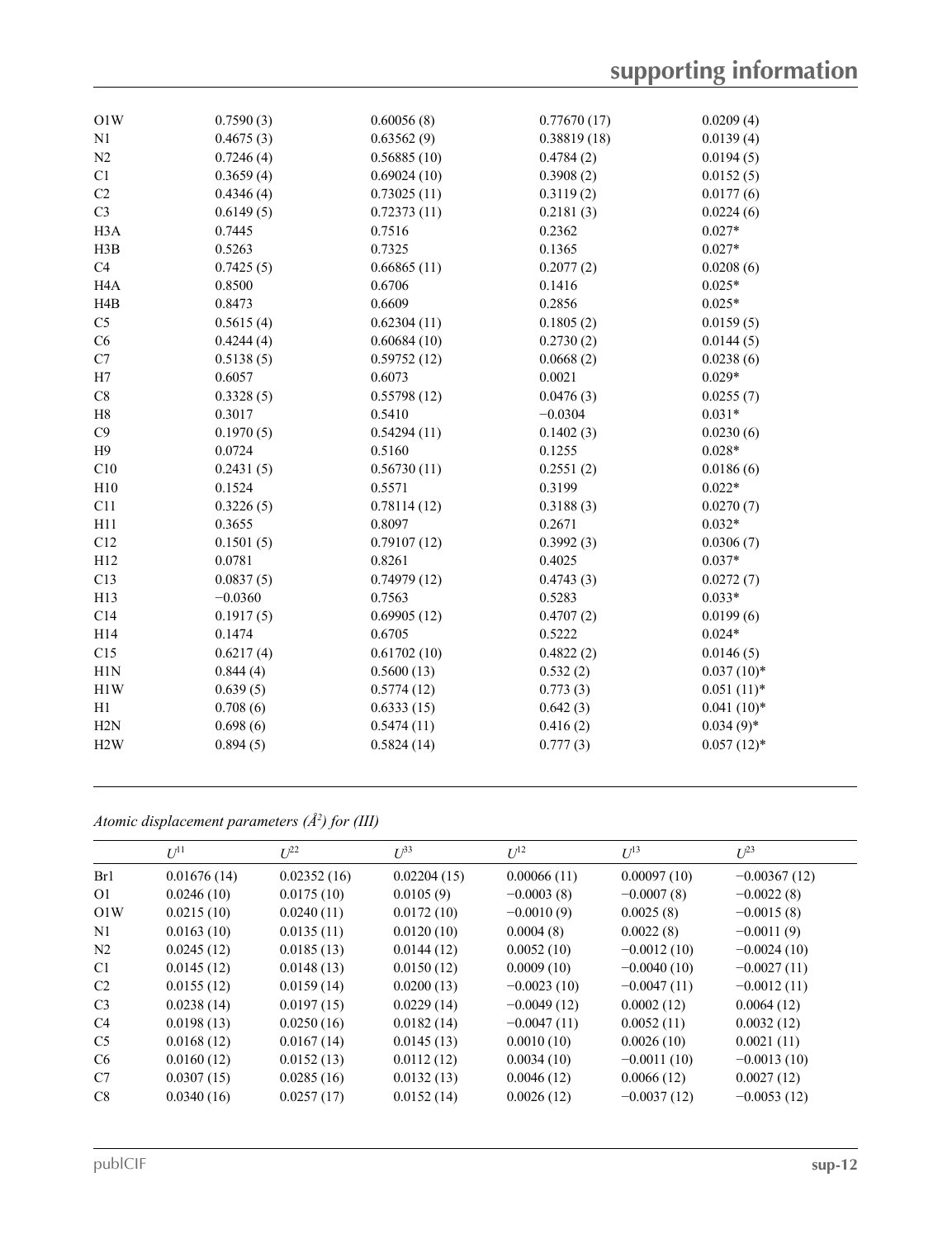# **supporting information**

*Geometric parameters (Å, º) for (III)*

| $O1 - C15$           | 1.299(3)  | $C4 - H4B$        | 0.9900   |
|----------------------|-----------|-------------------|----------|
| $O1 - H1$            | 0.84(3)   | $C5-C6$           | 1.392(3) |
| $O1W - H1W$          | 0.868(18) | $C5-C7$           | 1.393(4) |
| $O1W - H2W$          | 0.861(18) | $C6 - C10$        | 1.387(4) |
| $N1 - C15$           | 1.333(3)  | $C7-C8$           | 1.386(4) |
| $N1-C6$              | 1.443(3)  | $C7 - H7$         | 0.9500   |
| $N1 - C1$            | 1.454(3)  | $C8-C9$           | 1.381(4) |
| $N2 - C15$           | 1.314(3)  | $C8 - H8$         | 0.9500   |
| $N2 - H1N$           | 0.855(18) | $C9 - C10$        | 1.392(4) |
| $N2 - H2N$           | 0.863(18) | $C9 - H9$         | 0.9500   |
| $C1 - C14$           | 1.390(4)  | $C10$ —H $10$     | 0.9500   |
| $C1-C2$              | 1.392(4)  | $C11 - C12$       | 1.391(4) |
| $C2 - C11$           | 1.399(4)  | $C11$ —H $11$     | 0.9500   |
| $C2-C3$              | 1.519(4)  | $C12 - C13$       | 1.383(4) |
| $C3-C4$              | 1.533(4)  | $C12 - H12$       | 0.9500   |
| $C3 - H3A$           | 0.9900    | $C13 - C14$       | 1.382(4) |
| $C3$ —H3B            | 0.9900    | $C13 - H13$       | 0.9500   |
| $C4 - C5$            | 1.502(4)  | $C14 - H14$       | 0.9500   |
| $C4 - H4A$           | 0.9900    |                   |          |
|                      |           |                   |          |
| $C15 - O1 - H1$      | 114(2)    | $C10-C6-N1$       | 120.4(2) |
| $H1W$ $-$ O1W $-H2W$ | 108(4)    | $C5-C6-N1$        | 117.0(2) |
| $C15 - N2 - H1N$     | 120(2)    | $C8-C7-C5$        | 120.3(2) |
| $C15 - N2 - H2N$     | 123(2)    | $C8-C7-H7$        | 119.8    |
| $H1N-M2-H2N$         | 116(3)    | $C5-C7-H7$        | 119.8    |
| $C15 - N1 - C6$      | 122.1(2)  | $C9 - C8 - C7$    | 121.0(3) |
| $C15 - N1 - C1$      | 120.6(2)  | $C9-C8-H8$        | 119.5    |
| $C6 - N1 - C1$       | 116.5(2)  | $C7-C8-H8$        | 119.5    |
| $C14-C1-C2$          | 122.8(2)  | $C8 - C9 - C10$   | 119.8(3) |
| $C14-C1-N1$          | 116.8(2)  | $C8-C9-H9$        | 120.1    |
| $C2-C1-N1$           | 120.4(2)  | $C10-C9 - H9$     | 120.1    |
| $C1-C2-C11$          | 116.3(2)  | $C6 - C10 - C9$   | 118.6(3) |
| $C1-C2-C3$           | 126.5(2)  | $C6 - C10 - H10$  | 120.7    |
| $C11-C2-C3$          | 117.2(2)  | $C9 - C10 - H10$  | 120.7    |
| $C2-C3-C4$           | 118.9(2)  | $C12 - C11 - C2$  | 121.9(3) |
| $C2-C3-H3A$          | 107.6     | $C12 - C11 - H11$ | 119.1    |
| $C4-C3-H3A$          | 107.6     | $C2 - C11 - H11$  | 119.1    |
| $C2-C3-H3B$          | 107.6     | $C13 - C12 - C11$ | 119.9(3) |
| $C4 - C3 - H3B$      | 107.6     | C13-C12-H12       | 120.1    |
| НЗА-СЗ-НЗВ           | 107.0     | $C11 - C12 - H12$ | 120.1    |
| $C5-C4-C3$           | 112.1(2)  | $C14 - C13 - C12$ | 119.9(3) |
| $C5-C4$ $-$ H4A      | 109.2     | $C14 - C13 - H13$ | 120.0    |